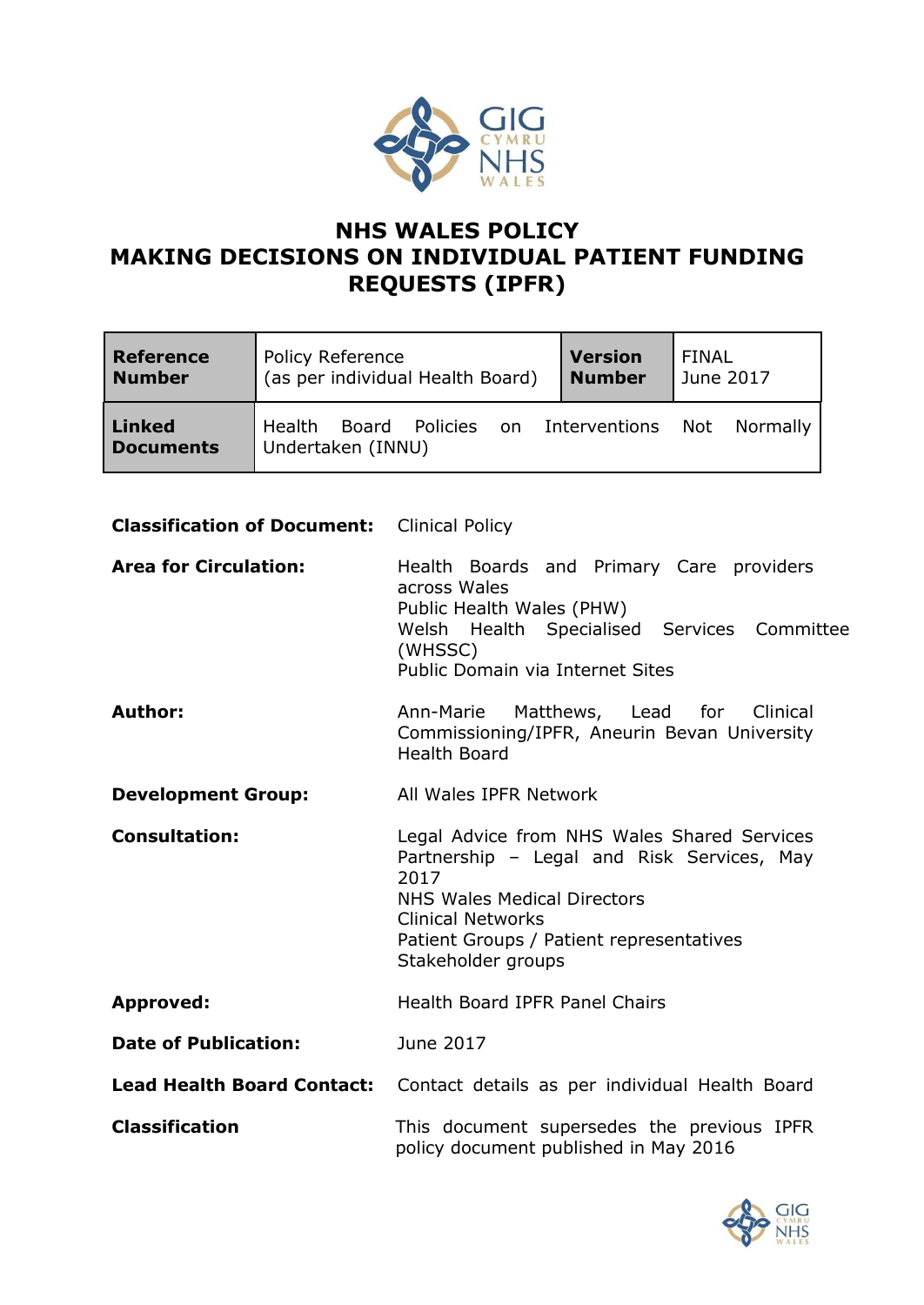# **Table of Contents**

| 1                       |                                                                  |  |
|-------------------------|------------------------------------------------------------------|--|
| $\overline{\mathbf{2}}$ |                                                                  |  |
| 3                       |                                                                  |  |
| 4                       |                                                                  |  |
| 5                       |                                                                  |  |
| 6                       |                                                                  |  |
| 7                       | HOW TO MAKE A REQUEST FOR FUNDING UNDER THIS                     |  |
|                         | 7.1                                                              |  |
|                         | 7.2                                                              |  |
|                         | 7.3                                                              |  |
|                         | 7.4                                                              |  |
|                         | 7.5                                                              |  |
|                         | 7.6                                                              |  |
|                         | 7.7                                                              |  |
|                         | Can patients and clinicians attend the IPFR Panel?  16<br>7.8    |  |
|                         | 7.9                                                              |  |
| 8                       | HOW TO REQUEST A REVIEW OF THE PROCESS17                         |  |
|                         | 8.1                                                              |  |
|                         | 8.2                                                              |  |
|                         | 8.3                                                              |  |
|                         | 8.4                                                              |  |
|                         | 8.5                                                              |  |
|                         | What is the timescale for a review to be heard? 19<br>8.6<br>8.7 |  |
|                         |                                                                  |  |
|                         | Can new data be submitted to the review panel?  20<br>8.8<br>8.9 |  |
|                         |                                                                  |  |
|                         | 8.11                                                             |  |
|                         |                                                                  |  |
|                         |                                                                  |  |
| 9                       |                                                                  |  |
| 10                      |                                                                  |  |
| 11                      |                                                                  |  |
| 12 <sub>1</sub>         |                                                                  |  |
| 13                      |                                                                  |  |
|                         | 14                                                               |  |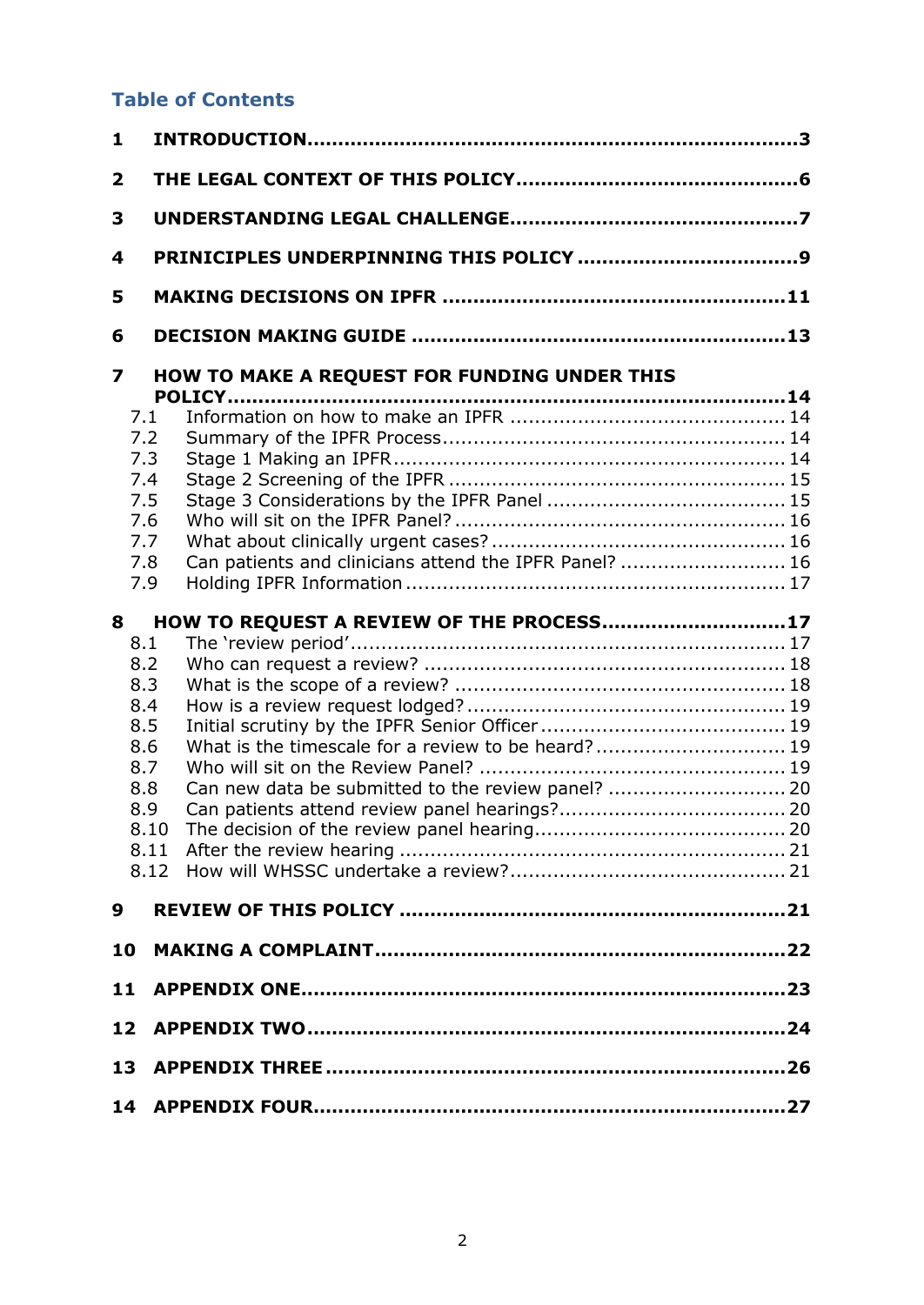# <span id="page-2-0"></span>**1 INTRODUCTION**

# **1.1 Background**

In 2010, the Director General, Health and Social Services, Chief Executive, NHS Wales requested that Health Boards would work together with the Welsh Health Specialised Services Committee (WHSSC) and Public Health Wales (PHW) to develop an All Wales policy and standard documentation for dealing with individual patient funding requests (IPFR) for treatment. This policy has been in place since September 2011.

- **1.1.1** In October 2013, The Minister for Health and Social Services announced a review of the IPFR process in Wales. An independent review group was established to explore how the current process could be strengthened.
- **1.1.2** In April 2014, the "Review of the IPFR process" report was published. The report concluded that the IPFR process in Wales is comprehensive and supports rational, evidence-based decision making for medicine and non-medicine technologies which are not routinely available in Wales. The review group also made a number of recommendations to strengthen the IPFR process.
- **1.1.3** In September 2016, following the 2014 review and implementation of its recommendations, the Cabinet Secretary for Health, Well-being and Sport agreed the time was right for a new, independent review of the IPFR process. The panel would be independent of the Welsh Government and encompass a range of expertise and knowledge.

The "Independent Review of the Individual Patient Funding Requests Process in Wales" report was published in January 2017. The recommendations made can be found at appendix 4.

## **1.2 Purpose of this Policy**

- **1.2.1** Continuing advances in technology, changing populations, better information and increasing public and professional expectations all mean that NHS Health Boards have to agree their service priorities for the application of their financial and human resources. Agreeing these priorities is a complex activity based on sound research evidence where available, sometimes coupled with value judgments. It is therefore important to be open and clear about the availability of healthcare treatments on the NHS and how decisions on what should be funded by the NHS are made.
- **1.2.2** A comprehensive range of NHS healthcare services are routinely provided locally by primary care services and hospitals across Wales. In addition, the Welsh Health Specialised Services Committee (WHSSC), working on behalf of all the Health Boards in Wales, commissions a number of more specialist services at a national level. The use of the term 'Health Board' throughout this policy includes WHSSC unless specified otherwise. However, each year, requests are received for healthcare that falls outside this agreed range of services. We refer to these as Individual Patient Funding Requests (IPFR).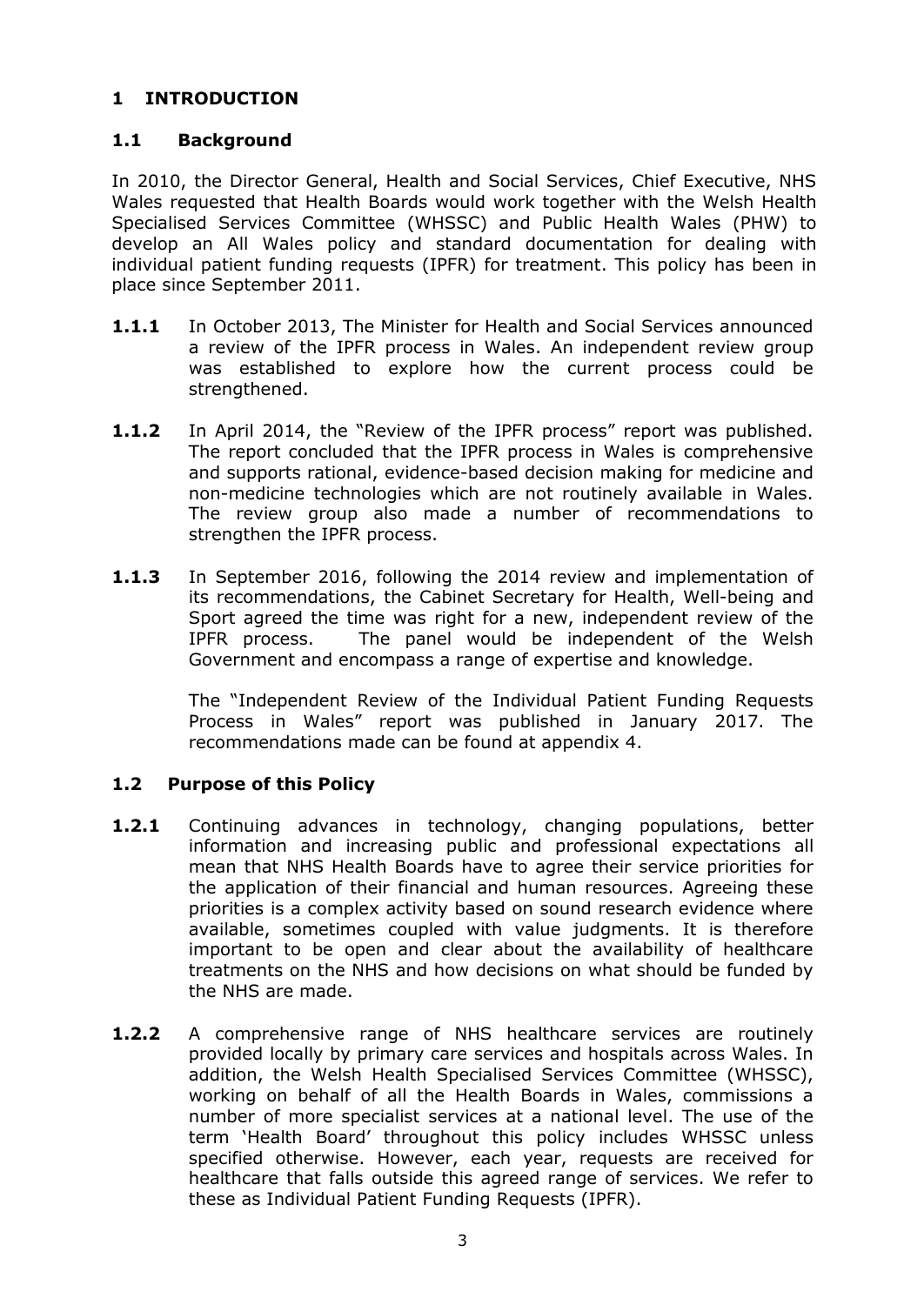- **1.2.3** Each Health Board in Wales has a separate Policy setting out a list of healthcare treatments that are not normally available on the NHS in Wales. This is because;
	- There is currently insufficient evidence of clinical and/or cost effectiveness; and/or
	- The intervention has not been reviewed by the National Institute for Health and Care Excellence (NICE) or the All Wales Medicines Strategy Group (AWMSG); and/or
	- The intervention is considered to be of relatively low priority for NHS resources.
- **1.2.4** The policy, called 'Interventions Not Normally Undertaken' (INNU) should be read together with this policy on making decisions.
- **1.2.5** The challenge for all Health Boards is to strike the right balance between providing services that meet the needs of the majority of the population in the geographical area for which it is then given responsibility, whilst having in place arrangements that enable it to accommodate people's individual needs. Key to this is having in place a comprehensive range of policies and schedule of services that the Health Board has decided to fund to meet local need within the resource available. To manage this aspect of the Health Board's responsibilities, there will always need to be in place a robust process for considering requests for individual patient funding within the overall priority setting framework. Demand for NHS services is always likely to exceed the resources available and, as a result, making decisions on IPFR are some of the most difficult a Health Board will have to make.
- **1.2.6** To ensure that we follow an open, transparent, fair, clearly understood and easily accessible process, the NHS in Wales has introduced this Policy on decision making for IPFR's. It describes both the principles underpinning how decisions are made to approve or decline individual patient requests for funding and the process for making them.
- **1.2.7** In line with the requirements of the Equality Act 2010 and the Welsh Government guidance 'Inclusive Policy Making' issued in May 2010, a detailed equality impact assessment has been completed to assess the relationship between this policy and the duties of the Act.

## **1.3 Explaining Individual Patient Funding Requests (IPFR)**

- **1.3.1** IPFR should not be confused with requests for packages of care for patients with complex healthcare needs – these are covered by separate Continuing Healthcare arrangements. Further information can be obtained from the Health Board's Nursing Department.
- **1.3.2** IPFR should also not be confused with treatments that have already been provided or administered. Requests **will not** be considered for retrospective funding.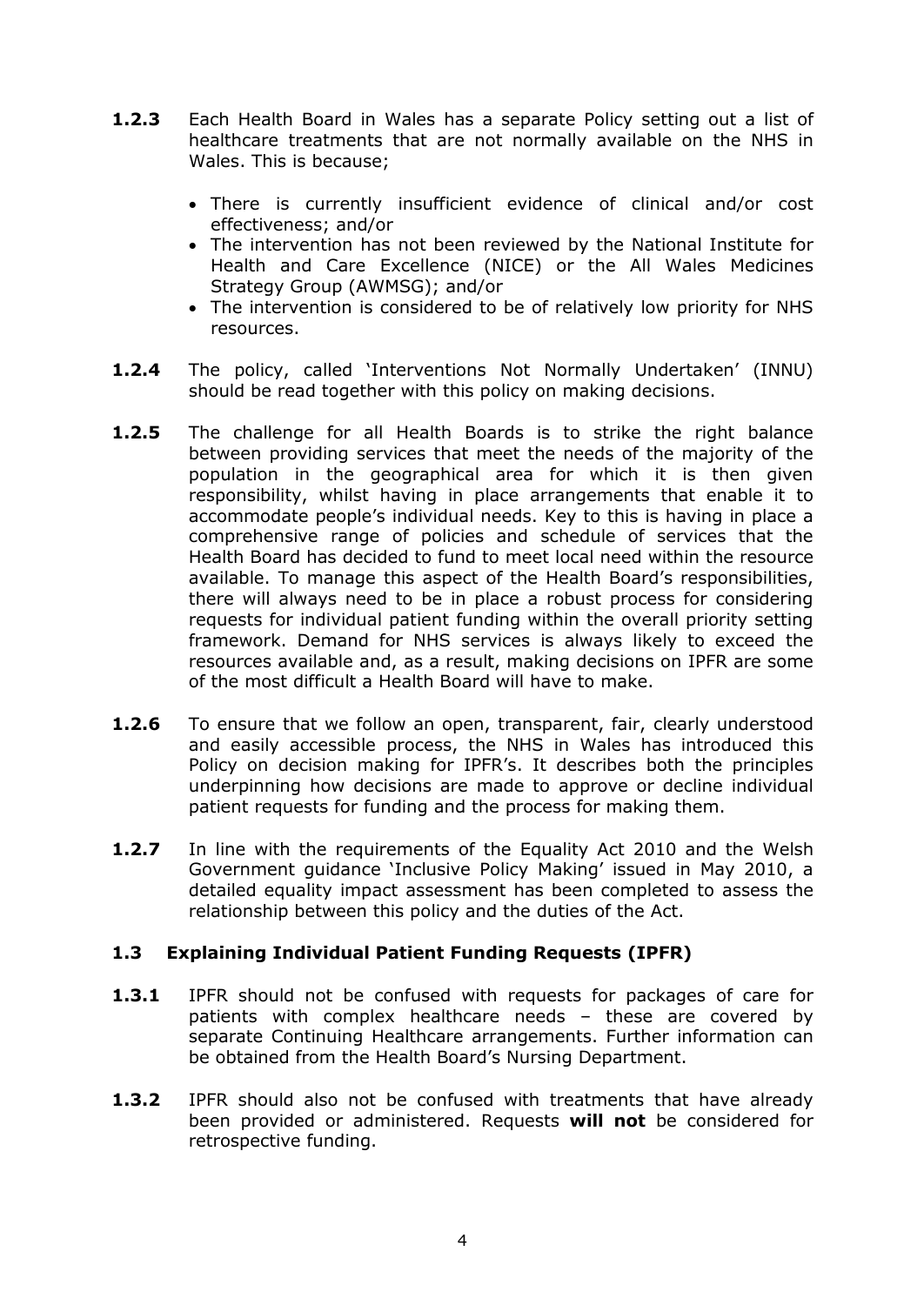- **1.3.3** If the clinical circumstances for the specific individual patient have changed, an IPFR application form describing / explaining / justifying;
	- i. why the patient is likely to gain a significant clinical benefit from the proposed intervention; and
	- ii. demonstrating that the value for money of the intervention for that particular patient is likely to be reasonable,

then a case may be submitted to the Health Board for consideration for further prospective funding. For example, if a patient funds a treatment themselves and their clinician believes they can demonstrate that the patient has gained significantly more clinical benefit from the intervention than would normally be expected for that treatment, an IPFR can be submitted for consideration.

**1.3.4** IPFR are defined as requests to a Health Board or WHSSC to fund NHS healthcare for individual patients who fall outside the range of services and treatments that a Health Board has arranged to routinely provide, or commission. This can include a request for any type of healthcare including a specific service, treatment, medicine, device or piece of equipment.

> Such a request will normally be within one of the three following categories;

- a patient and NHS clinician have agreed together that they would like a treatment that is either new, novel, developing or unproven and is not within the Health Board's routine schedule of services and treatments (for example, a request to use a cancer drug that has yet to be approved by the Health Board for use in that particular condition);
- a patient and NHS clinician have agreed together that they would like a treatment that is provided by the Health Board in certain clinical circumstances but is not eligible in accordance with the clinical policy criteria for that treatment (for example, a request for treatment for varicose veins for cosmetic reasons alone);
- a patient has a rare or specialist condition that falls within the service remit of the WHSSC but is not eligible in accordance with the clinical policy criteria for treatment (for example, a request for plastic surgery where the indication is personal preference rather than medical need).
- **1.3.5** The three categories of treatment will only potentially be funded in specific clinical circumstances. It is important to note that the NHS in Wales does not operate a blanket ban for any element of NHS healthcare. We will consider each IPFR on its individual merits and in accordance with the arrangements set out in this policy. We will determine if the patient should receive funding based on the significant clinical benefit expected from the treatment and whether the cost of the treatment is in balance with the expected clinical benefits.
- **1.3.6** In this policy, the words "significantly different to the general population of patients" means that the patient's condition does not have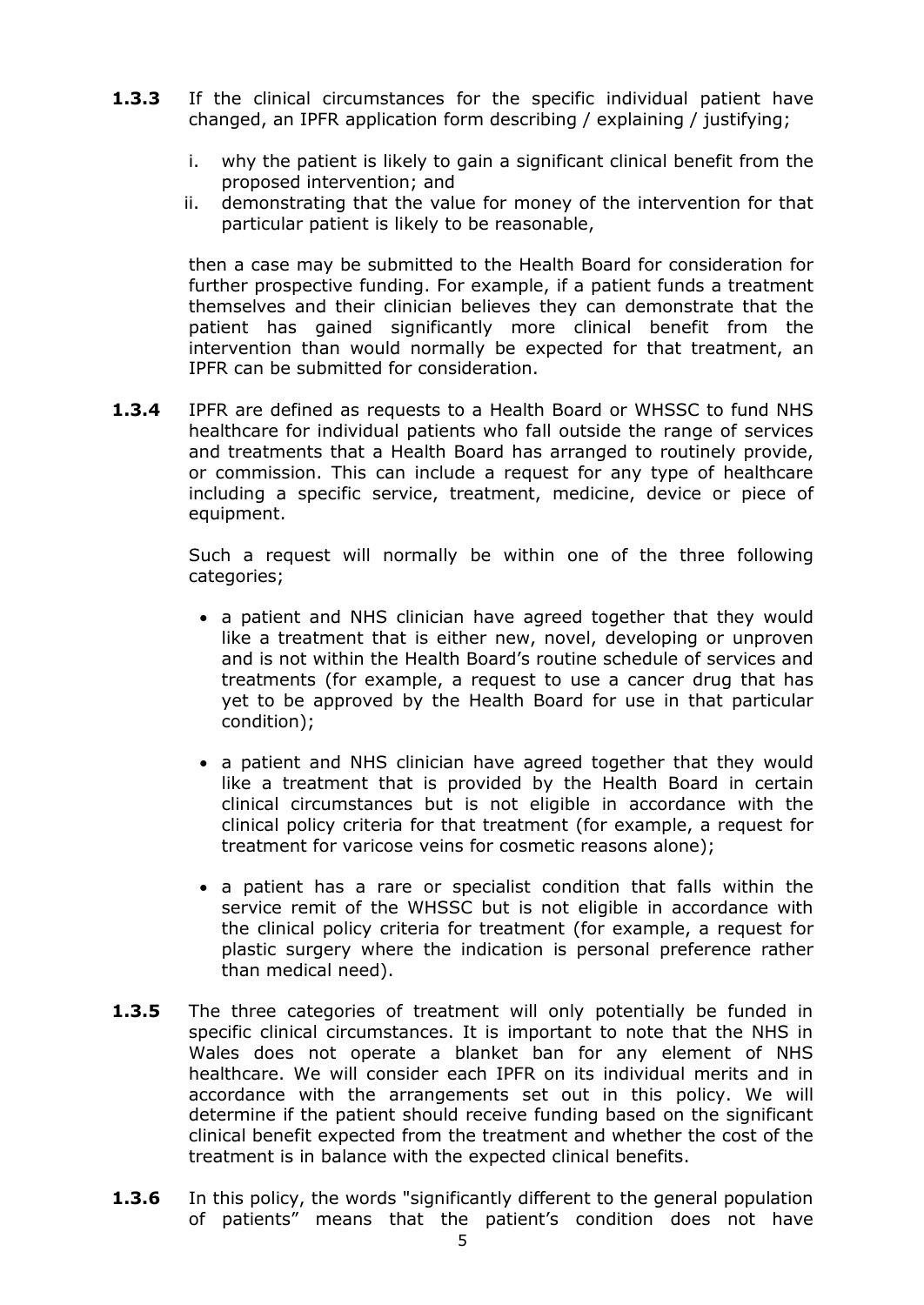substantially the same characteristics as other members of that population. For a patient to be significantly different, their particular clinical presentation is unlikely to have been considered as being part of the population for which the policy was made*.* 

- **1.3.7** In practice, it is not always practical to determine the "benefit" of an intervention in numerical terms in the same way, for example as NICE or the AWMSG. In these situations, a description of the benefit should be used to enable IPFR panels to compare the description of the incremental clinical benefit likely to be obtained. In general, the clinician should compare the benefits of the intervention being requested with what he or she considers to be the next best alternative, which may in some cases be best supportive care.
- **1.3.8** Whether an intervention provides "value for money" is assessed conceptually in terms of the incremental cost per incremental qualityadjusted life year (QALY) of benefit. Whilst "reasonable" value for money is to be interpreted in the same way that "cost-effective" is used in the Health Technology Appraisal (HTA) process operated by NICE and AWMSG.
- **1.3.9** Recognising that it can never be possible to anticipate all unusual or unexpected circumstances this policy aims to establish a clear guide to making decisions on IPFR to determine whether evidence that the patient is likely to gain a significant clinical benefit, and the value for money of the intervention for that particular patient is likely to be reasonable has been presented.

Please refer to the decision making guidance in section 6 to see how panel members determine the significant clinical benefit expected by the treatment, and whether the cost of the treatment is in balance with the expected benefits.

# <span id="page-5-0"></span>**2 THE LEGAL CONTEXT OF THIS POLICY**

- **2.1** In accordance with their legal obligations, Local Health Boards must:
	- (a) Act within the terms of the statutory functions delegated to them by the Welsh Ministers under NHS legislation, in particular the NHS (Wales) Act 2006 and the secondary legislation that flows from that statute;
	- (b) be accountable to the Welsh Government for the decisions they make;
	- (c) meet the health needs of an individual free of charge, except where the legislation and/or regulations specifically permit charges;
	- (d) provide these comprehensive services within the resources delegated by the Welsh Government;
	- (e) operate within the governance structure created by the Welsh Government;
	- (f) act in accordance with the requirement to implement guidance published by the National Institute for Health and Care Excellence (NICE) and All Wales Medicines Strategy Group (AWMSG) within two months of the final guidance published.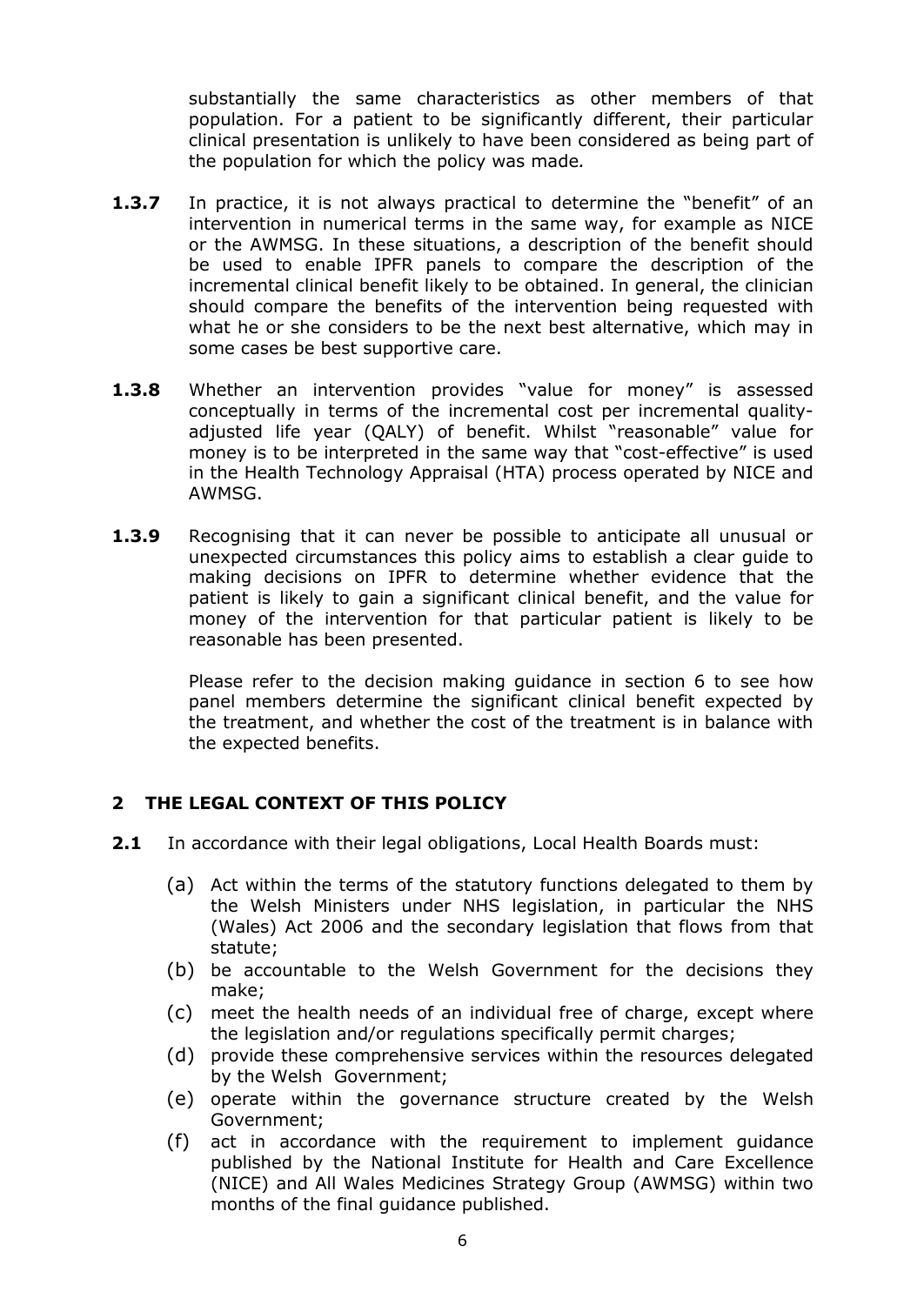- (g) act in accordance with the requirements of the principles of Administrative Law and all legislation that may be enacted from time to time and which is relevant to the activities of the Health Board; and
- (h) Comply with policies issued by Welsh Government such as Welsh Health Circulars.
- **2.2** Health Boards must therefore be able to demonstrate that their decisions are within their powers and comply with their legal obligations. In terms of the exercise of their powers, they must show that they have taken into account all relevant issues in the decision making process, giving them appropriate weight and that those decisions are rational, logical, lawful and proportionate.

Careful consideration needs to be given in relation to all decisions; particular care may need to be given in the following circumstances:

- when evidence is not clear or conclusive;
- when the issue is controversial and may not have the support of NICE or AWMSG;
- when life or death decisions are involved;
- when limiting access to specific services or treatments;
- when setting priorities;
- When other Health Boards may have used their discretion to make a different decision on a specific topic.
- **2.3** It is lawful for the Health Board to have policies about which treatments will, and which will not, be routinely funded. It is lawful for the Health Board to adopt an IPFR Policy for the exercise of its discretion and to allow for exceptions to it in specific clinical circumstances.
- **2.4** Decisions made by Health Boards may be subject to legal challenge in the High Court. Consistency in policy and approach, together with clarity about clinical criteria for treatment and a consistent approach to dealing with IPFR requests should reduce the need for patients to have to go through a review or appeal process at any level. This should be the desirable outcome as far as it is possible.

## <span id="page-6-0"></span>**3 UNDERSTANDING LEGAL CHALLENGE**

- **3.1** One of the grounds which a patient might include in any application they make to the court is the allegation that there has been interference in their rights in accordance with the Articles of the Human Rights Convention set out in the Human Rights Act 1998. The Act means that the Human Rights Convention is directly applied to the UK Courts and the Courts have to take account of the Convention and the decisions of the European Court in the interpretation of any legislation.
- **3.2** A public body is required to give reasons for its decisions. Since it is the decision making process which the courts may scrutinise, it is imperative that the process for Health Board decisions is transparent, that the patient is able to access and understand the process and to be aware of the reasons for any decision which has been made.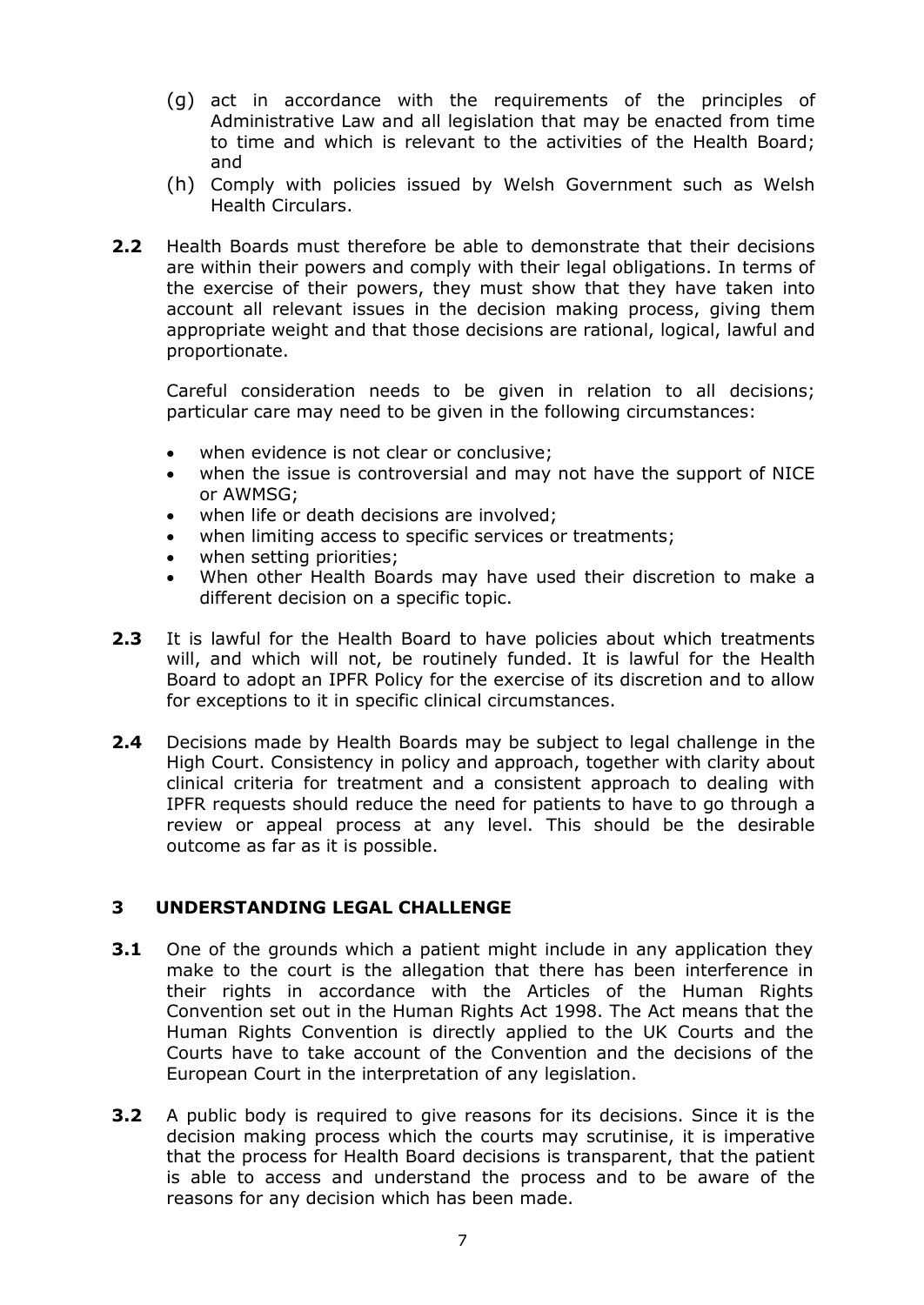- **3.3** In addition, the Health Board should take into account that, in the light of the Human Rights Act, the concept of "proportionality" may come into play. The concept of proportionality means even if a particular policy or action which interferes with a Convention right is aimed at pursuing a legitimate aim (for example the prevention of crime) this will not justify the interference if the means used to achieve the aim are excessive in the circumstances. This involves striking a balance between the demands of the wider community and the need to protect an individual's fundamental rights. Any interference with a Convention right should be carefully designed to meet the objective in question and must not be arbitrary or unfair. Challenge may occur where the Health Board has balanced various interests and an individual alleges that the balancing was disproportionate to their rights. In this scenario, the Health Board would be called upon to explain why it considered the challenged action was necessary and suitable to reach the desired end and why the decision did not impose an excessive burden on the applicant. If an HB is not sure whether a particular approach would be proportionate, it should seek specialist legal advice before reaching a final decision.
- **3.4** Individuals have the right to bring an action alleging interference with their rights where decisions made by Health Boards may be shown to have contravened the individual Articles of the Human Rights Convention. Particularly, when life and death decisions are involved, the courts will submit the decision making processes of the Health Board to rigorous scrutiny. The more substantial the potential interference with human rights, the more the court will require by way of justification before it is satisfied that the decision is reasonable.
- **3.5** Judicial Review is a process within administrative law which enables any individual to challenge the decision made by a public body. Greater levels of dissatisfaction may force some patients (who may be supported by a Registered Charity or Pressure Group) to seek redress for their complaints by way of Judicial Review.
- **3.6** The process of Judicial Review allows the Court to review decisions on the grounds that they are unlawful, irrational/unreasonable and/or procedurally unfair. The Courts will consider whether there has been an:
	- error of law;
	- excess exercise of powers/abuse of power;
	- irrelevancy;
	- irrationality;
	- an unlawful limitation of discretion or fettering;
	- improper delegation of decision making;
	- procedural impropriety contrary to the rules of natural justice; and
	- bias;
	- Failure to follow its own policy.

Reviews have included decisions which unfairly discriminate between patients; 'blanket' policies not to treat particular conditions and decisions not to provide promised services.

**3.7** The Court will want to consider whether the decision is beyond the range of responses open to a reasonable decision maker. They will examine the powers of the decision-maker, the requirements of the legislation and the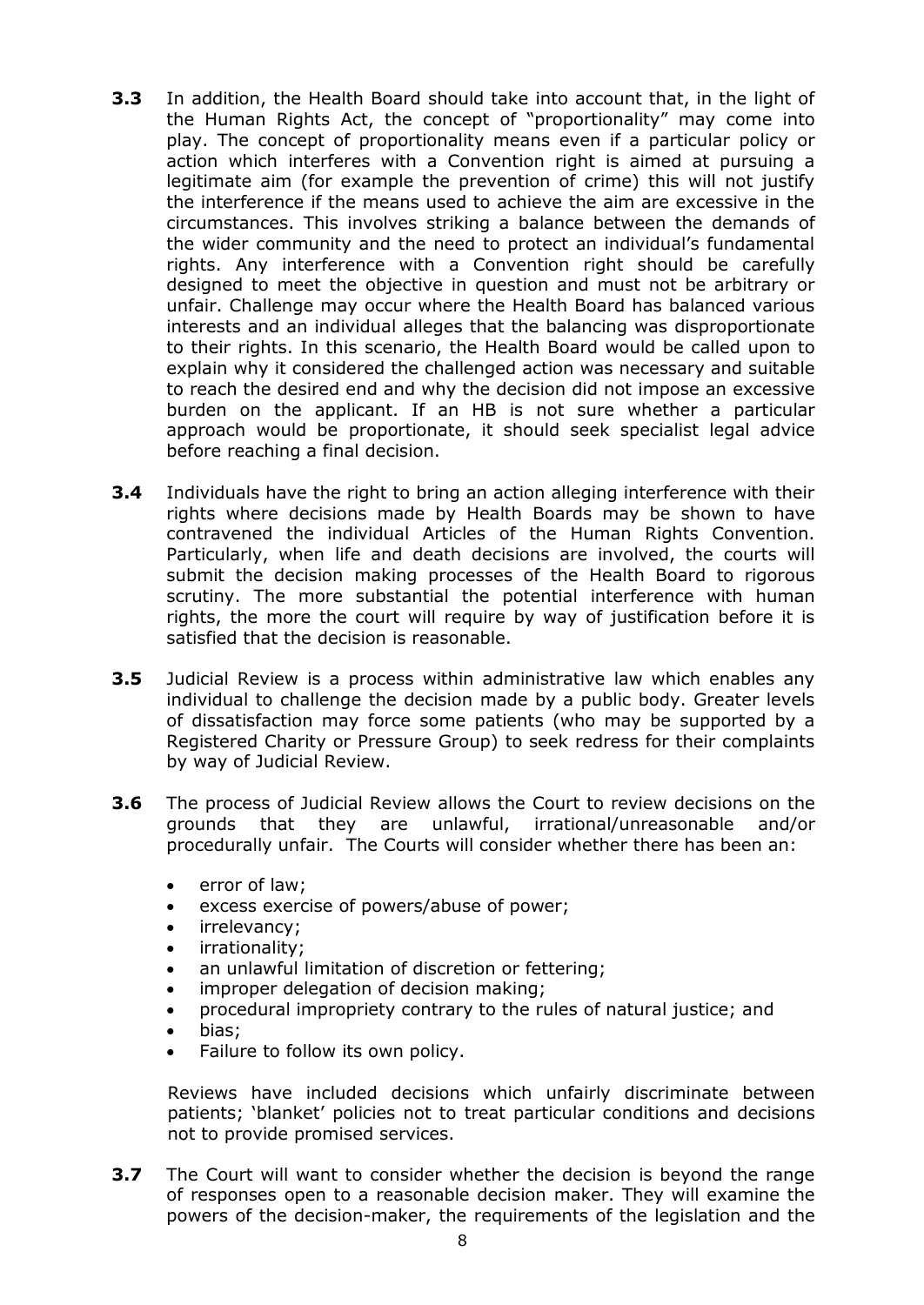manner in which the decision was reached to determine if the decisionmaker acted unlawfully.

- **3.8** In recent years, we have witnessed an increasing tendency for the Courts to use their powers to scrutinise the lawfulness of the decision making process of public bodies, including Health Boards. Previous examples include the Child B Case, challenges by transgender for the performance of cosmetic operations and a series of challenges by patients for funding for treatment with high cost cancer drugs not approved by NICE.
- **3.9** The Courts have shown an increased willingness to "second quess" decisions on expenditure/use of resources and substitute their own judgement for that of a public body, and even if the court does not go that far, it will scrutinise the way the decision has been reached to determine whether it is lawful. In a situation where the Courts consider that there has been a flaw in the decision making process, the Courts can declare the original decision was invalid and order a Health Board to make the decision again.

# <span id="page-8-0"></span>**4 PRINICIPLES UNDERPINNING THIS POLICY**

The principles underpinning this policy and the decision making of the Health Board are divided into five areas - the NHS Core Values, the Prudent Healthcare Principles, Evidence-based Considerations, Ethical Considerations and Economic Considerations.

**4.1 NHS Core Values** are set out by the Welsh Government as;

- Putting quality and safety above all else: providing high value evidence based care for our patient's at all times;
- Integrating improvement into everyday working and eliminating harm, variation and waste;
- Focusing on prevention, health improvement and inequality as key to sustainable development, wellness and wellbeing for future generations of the people of Wales;
- Working in true partnerships with partner organisations and with our staff; and
- Investing in our staff through training and development, enabling them to influence decisions and providing them with the tools, systems and environment to work safely and effectively.

## **4.2 Prudent Healthcare Principles**

- Achieve health and wellbeing with the public, patients and professionals as equal partners through co-production;
- Care for those with the greatest needs first, making the most effective use of all skills and resources;
- Do only what is needed, no more, no less; and do not harm;
- Reduce inappropriate variation using evidence based practices consistently and transparently.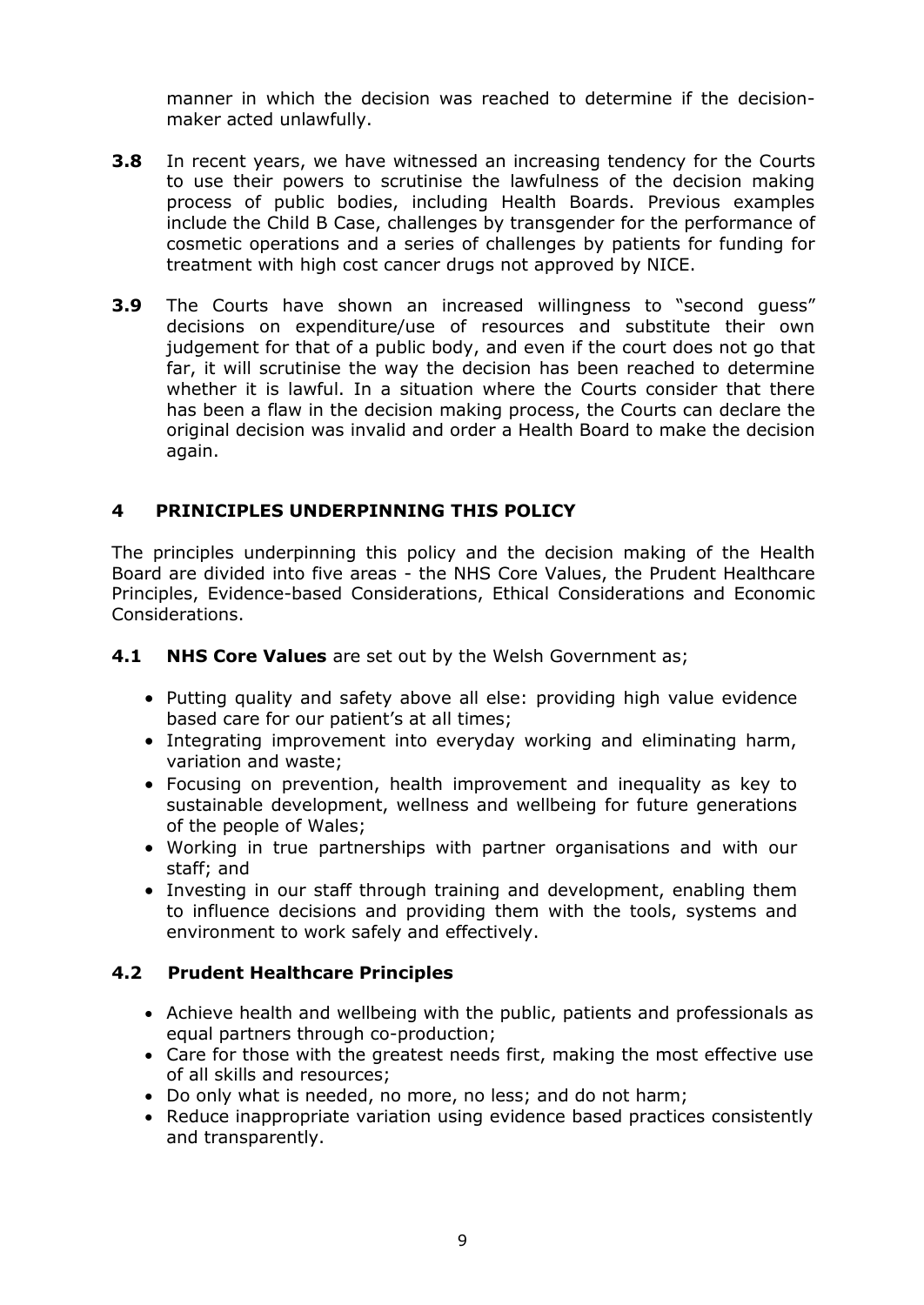# **4.3 Evidence-Based Considerations**

- **4.3.1** Evidence-based practice is about making decisions using quality information, where possible, and recognising areas where evidence is weak. It involves a systematic approach to searching for and critically appraising that evidence.
- **4.3.2** The purpose of taking an evidence-based approach is to ensure that the best possible care is available to provide interventions that are sufficiently clinically effective to justify their cost and to reduce inappropriate variation using evidence-based practices consistently and transparently. NICE issue Technology Appraisals and the All Wales Medicines Strategy Group issue guidance which Health Boards are required to follow.
- **4.3.3** Additionally, a central repository for evidence based appraisals will be available which will provide support for clinicians making an application. This will be located on the shared database. Users will be able to upload and access the information available which will develop over time as evidence /new reports are produced.
- **4.3.4** It is also important to acknowledge that in decision making there is not always an automatic "right" answer that can be scientifically reached. A "reasonable" answer or decision therefore has to be reached, though there may be a range of potentially reasonable decisions. This decision is a compromise based on a balance between different value judgements and scientific (evidence-based) input. Those vested with executive authority have to be able to justify, defend and corporately "live with" such decisions.

## **4.4 Ethical Considerations**

- **4.4.1** Health Boards are faced with the ethical challenge of meeting the needs of individuals within the resources available and meeting their responsibility to ensure justice in the allocation of these resources ('distributive justice'). They are expected to respect each individual as a person in his or her own right.
- **4.4.2** Resources available for healthcare interventions are finite, so there is a limit to what LHB's can routinely fund. That limitation is reasonable providing it is fair, and not arbitrary. It must be based on the evidence both about the effectiveness of those interventions and their cost. A cost effective intervention is one that confers a great enough benefit to justify its cost. That means policies must be based on research, but research is carried out in populations of patients, rather than individual patients. That leaves open the possibility that what is true for patients in general is not true about a specific individual patient. Fairness therefore also requires that there must be a mechanism for recognising when an individual patient will benefit from a particular intervention more than the general population of patients would. Identifying such patients is the purpose of the IPFR process.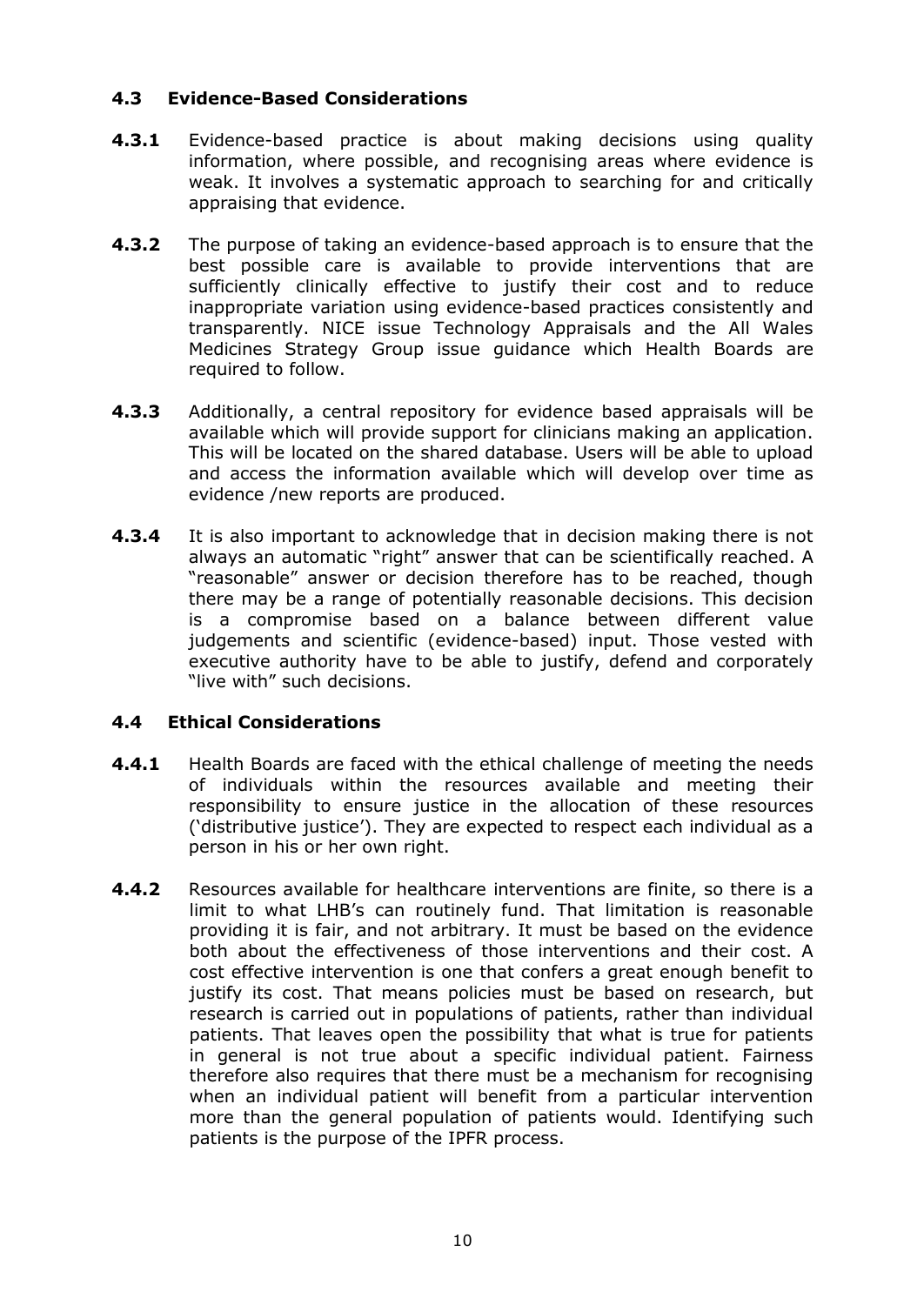- **4.4.3** Welsh Government communications set out six ethical principles for NHS organisations and these underpin this policy. They are:
	- treating populations and particular people with respect;
	- minimising the harm that an illness or health condition could cause;
	- fairness;
	- working together;
	- keeping things in proportion; and
	- flexibility

## **4.5 Economic Considerations**

**4.5.1** It is a matter for the Health Board to use its discretion to decide how it should best allocate its resources. Such resources are finite and difficult balancing decisions have to be made. The Health Board has to prioritise the services that can be provided whilst delivering high quality, cost effective services that actively avoid ineffective, harmful or wasteful care that is of limited benefit. The opportunity cost associated with each decision has also to be acknowledged i.e. the alternative uses to which resources could be put.

## <span id="page-10-0"></span>**5 MAKING DECISIONS ON IPFR**

- **5.1** In line with the principles set out earlier in this document, Welsh Government communications set out the key factors for 'good decision making'. These are:
	- openness and transparency;
	- inclusiveness;
	- accountability;
	- reasonableness:
	- **e** effectiveness and efficiency;
	- exercising duty of care;
	- lawful decision making; and
	- the right to challenge and appeal

This policy aims to ensure that the Health Board has a clear and open mechanism for making decisions that are fair, open and transparent. It enables those responsible for decision making to demonstrate that they have followed due process, given full consideration to the above factors, and has been both rigorous and fair in arriving at their decisions. It also provides a clear process for challenge and appeal.

- **5.2** In accordance with Welsh Government communications, NICE definitions, and the criteria set out in this policy, the Health Board should make decisions on IPFRs based on; the evidence presented to demonstrate the expected significant clinical benefit, and the evidence presented outlining the patient's individual clinical circumstances. Decisions should be undertaken whilst taking into reasonable account the evidence base, and the economic and ethical factors below;
	- **evidence-based considerations** clinical and cost effectiveness; service and policy implications;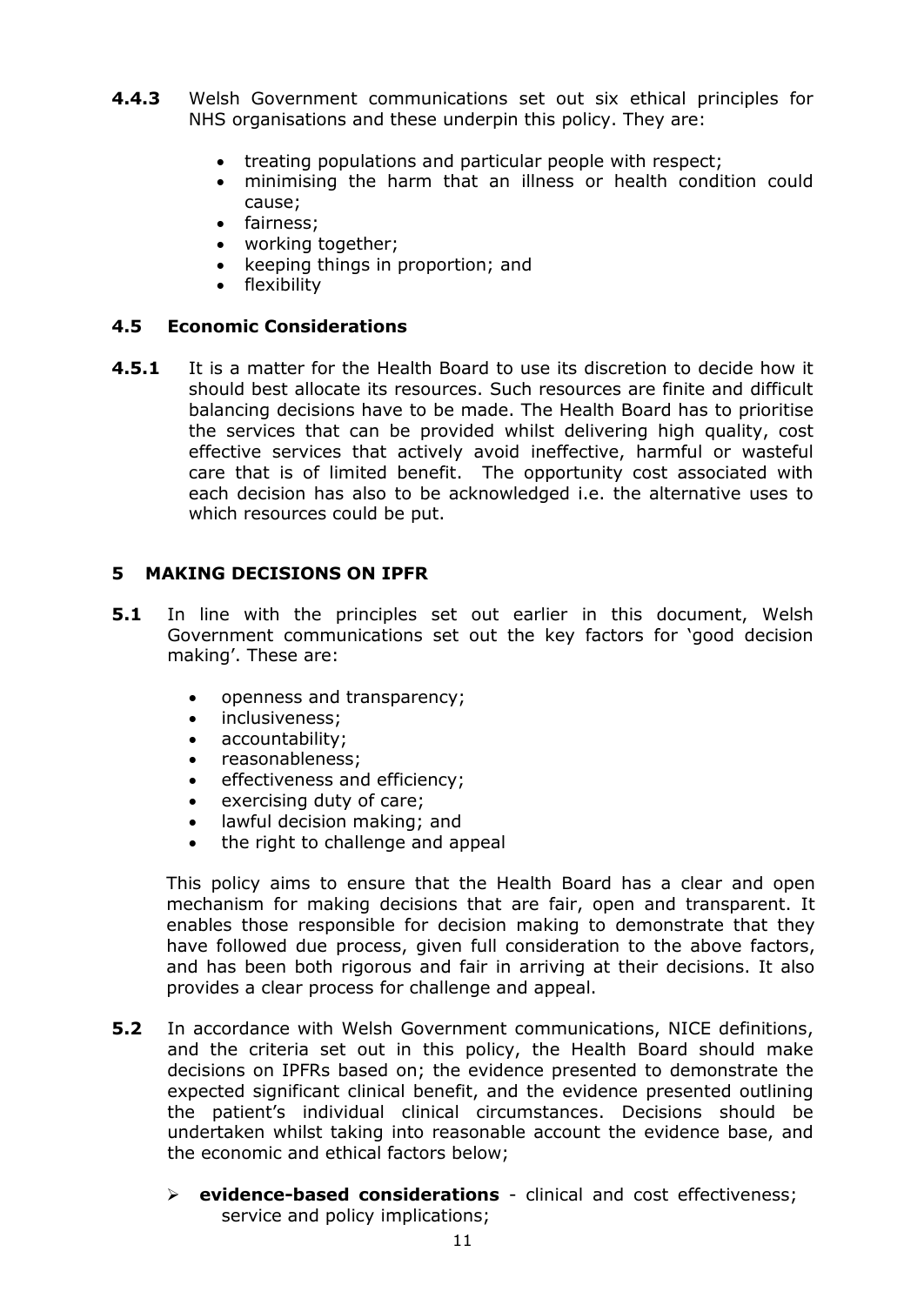- **economic considerations** opportunity cost; resources available; and
- **ethical considerations** population and individual impact; values and principles; ethical issues.

Non-clinical factors (such as employment status) will not be considered when making decisions on IPFR.

This Policy does not cover healthcare travel costs. Information on patient eligibility for healthcare travel costs to receive NHS treatment under the care of a consultant can be found on the [Welsh Government's 'healthcare](http://www.healthcosts.wales.nhs.uk/travel-costs)  [costs'](http://www.healthcosts.wales.nhs.uk/travel-costs) website.

**5.3** The following guide will be used by all Health Board IPFR Panels when making IPFR decisions.

It is the responsibility of the requesting clinician to demonstrate the clinical case for the individual patient, and of the IPFR panel to consider the wider implications for the NHS, such that the criteria in **either (a) or (b)** below are satisfied:

- **(a) If guidelines (e.g. from NICE or AWMSG) recommend not to use the intervention/drug;**
	- I. The clinician must demonstrate that the patient's clinical circumstances are significantly different to the general population of patients for whom the recommendation is not to use the intervention, such that
	- II. The clinician can demonstrate that the patient is likely to gain significantly more clinical benefit from the intervention than would normally be expected from patients for whom the recommendation is not to use the intervention, and
- III. The IPFR panel must be satisfied that the value for money of the intervention for that particular patient is likely to be reasonable.

**(b) If the intervention has not been appraised (e.g. in the case of medicines, by AWMSG or NICE);**

- I. The clinician can demonstrate that the patient is likely to gain significant clinical benefit, and
- II. The IPFR panel must be satisfied that the value for money of the intervention for that particular patient is likely to be reasonable.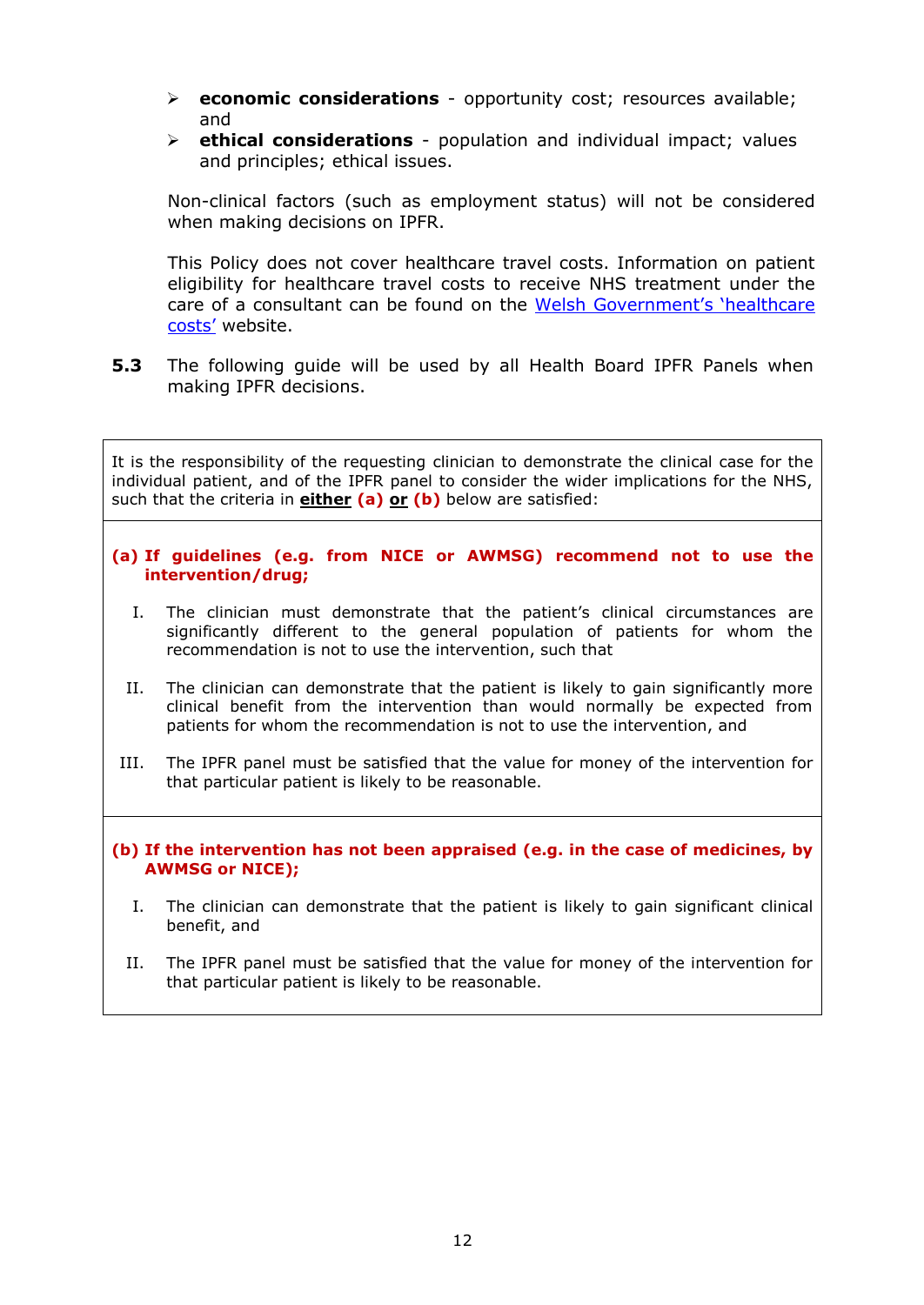# <span id="page-12-0"></span>**6 DECISION MAKING GUIDE**

| <b>IPFR Panel</b><br><b>Decision-Making Factors</b>                                                                                                                                                                                                                                                                                                | <b>IPFR Panel</b><br><b>Evidence for Consideration in Decision-Making</b>                                                                                                                                                                                                                                                                                                                                                                                                                                                                                                                                                                                                                                                                                                                                                                                       |  |  |  |
|----------------------------------------------------------------------------------------------------------------------------------------------------------------------------------------------------------------------------------------------------------------------------------------------------------------------------------------------------|-----------------------------------------------------------------------------------------------------------------------------------------------------------------------------------------------------------------------------------------------------------------------------------------------------------------------------------------------------------------------------------------------------------------------------------------------------------------------------------------------------------------------------------------------------------------------------------------------------------------------------------------------------------------------------------------------------------------------------------------------------------------------------------------------------------------------------------------------------------------|--|--|--|
| SIGNIFICANT CLINICAL BENEFIT                                                                                                                                                                                                                                                                                                                       |                                                                                                                                                                                                                                                                                                                                                                                                                                                                                                                                                                                                                                                                                                                                                                                                                                                                 |  |  |  |
| Is the clinical presentation of the<br>patient's condition significantly<br>different in characteristics to<br>other members of that<br>population?<br>and<br>Does this presentation mean that<br>the patient will derive a greater<br>clinical benefit from the<br>treatment than other patients<br>with the same condition at the<br>same stage? | Consider the evidence supplied in the application that describes the specific clinical<br>circumstances of the IPFR:<br>What is the clinical presentation of this patient?<br>Is evidence supplied to explain why the clinical presentation of this patient is<br>significantly different to that expected for this disease and this stage of the<br>disease?<br>• Is evidence supplied to explain why the clinical presentation means that the<br>patient will gain a significantly greater clinical benefit from the treatment than<br>another patient with the same disease at the same stage?                                                                                                                                                                                                                                                               |  |  |  |
| <b>EVIDENCE BASED CONSIDERATIONS</b>                                                                                                                                                                                                                                                                                                               |                                                                                                                                                                                                                                                                                                                                                                                                                                                                                                                                                                                                                                                                                                                                                                                                                                                                 |  |  |  |
| Does the treatment work?<br>What is the evidence base for<br>clinical and cost effectiveness?                                                                                                                                                                                                                                                      | Consider the evidence supplied in the application, and supplementary evidence<br>(where applicable) supplied by professional advisors to the Panel:<br>What does NICE recommend or advise?<br>$\bullet$<br>What does the AWMSG recommend or advise?<br>$\bullet$<br>What does the Scottish Medicines Consortium recommend or advise?<br>What does Public Health Wales advise?<br>Are there peer reviewed clinical journal publications available?<br>What information does the locally produced evidence summary provide?<br>Is there evidence from clinical practice or local clinical consensus?<br>Has the rarity of the disease been considered in terms of the ability for there to<br>be a comprehensive evidence base available?<br>Does the decision indicate a need to consider policy or service change? If so,<br>refer to service change processes. |  |  |  |
| <b>ECONOMIC CONSIDERATIONS</b>                                                                                                                                                                                                                                                                                                                     |                                                                                                                                                                                                                                                                                                                                                                                                                                                                                                                                                                                                                                                                                                                                                                                                                                                                 |  |  |  |
| Is it a reasonable cost?<br>What<br>is i<br>the cost<br>of<br>the<br><b>treatment</b> and is the cost of the<br>be<br>treatment likely to<br>reasonable? i.e.<br>Is the cost of the treatment in<br>balance with the expected clinical<br>benefits?                                                                                                | Consider the evidence supplied in the application, and supplementary evidence<br>(where applicable) supplied by professional advisors to the Panel:<br>• What is the specific cost of the treatment for this patient?<br>• What is the cost of this treatment when compared to the alternative treatment<br>they will receive if the IPFR is declined?<br>Has the concept of proportionality been considered? (Striking a balance<br>$\bullet$<br>between the rights of the individual and the impact on the wider community), in<br>line with Prudent Healthcare Principles.<br>Is the treatment reasonable value for money?                                                                                                                                                                                                                                   |  |  |  |
| <b>ETHICAL CONSIDERATIONS</b>                                                                                                                                                                                                                                                                                                                      |                                                                                                                                                                                                                                                                                                                                                                                                                                                                                                                                                                                                                                                                                                                                                                                                                                                                 |  |  |  |
| has the decision<br>How<br>been<br>reached?<br>Is the decision a compromise<br>based on a balance between the<br>evidence-based input and a<br>value judgement?                                                                                                                                                                                    | Having considered the evidence base and the costs for the treatment requested<br>are there ethical considerations that have not been raised in the discussions?<br>• Is the evidence base sufficient to support a decision?<br>Is the evidence and analysis of the cost sufficient to support a decision?<br>Will the decision be made on the basis of limited evidence and a value<br>$\bullet$<br>judgement? If so, have you considered the values and principles and the ethical<br>framework set out in the policy?<br>Have non-clinical factors been excluded from the decision?<br>Has a reasonable answer been reached based on the evidence and a value<br>judgement after considering the values and principles that underpin NHS care?                                                                                                                |  |  |  |

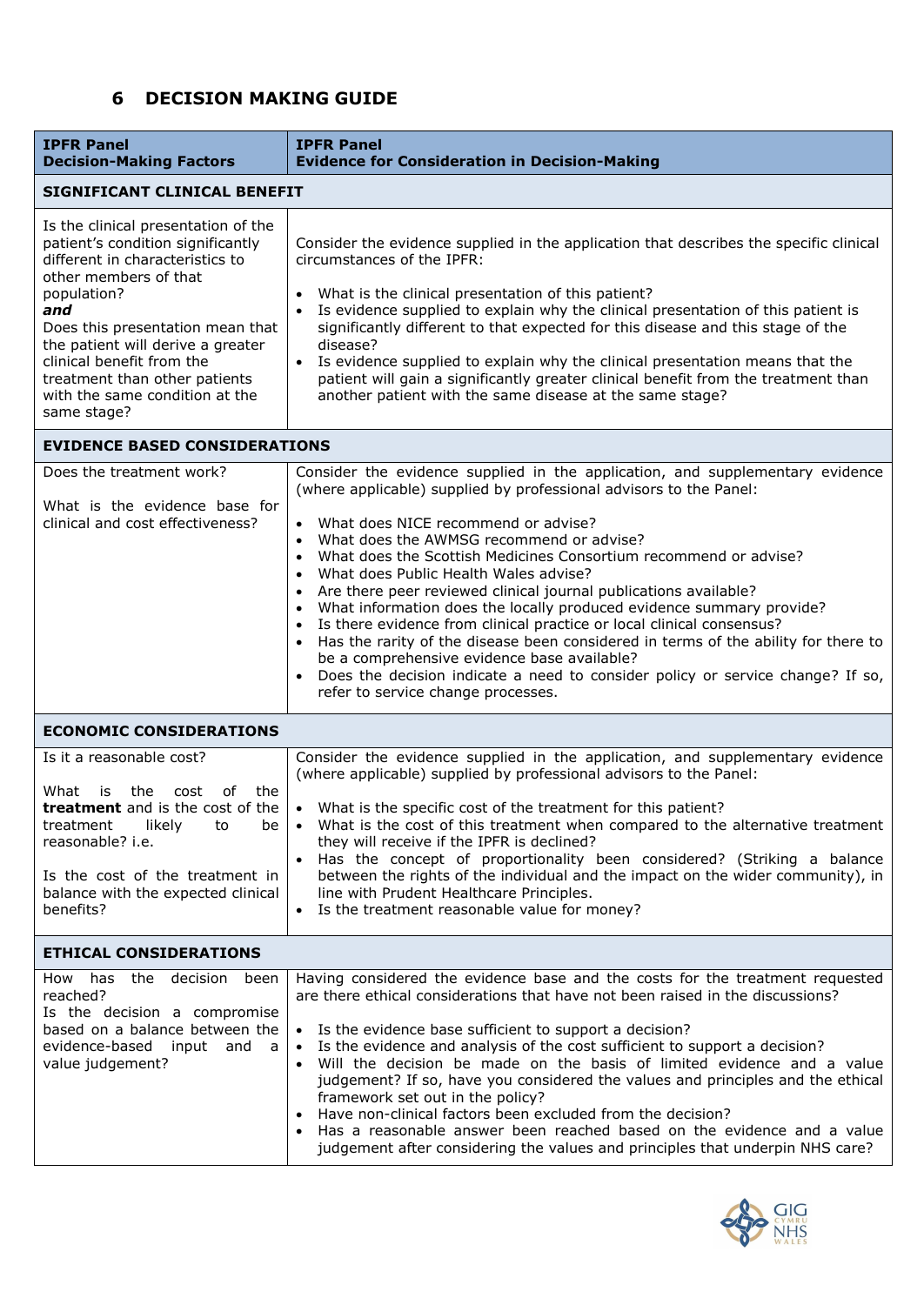# <span id="page-13-0"></span>**7 HOW TO MAKE A REQUEST FOR FUNDING UNDER THIS POLICY**

# <span id="page-13-1"></span>**7.1 Information on how to make an IPFR**

A patient leaflet is available explaining how an individual patient funding request (IPFR) can be made. These are available from the hospital consultant, GP surgery or via the Health Board website. Further information can be obtained from the IPFR Co-ordinator.

Copies of this policy and the IPFR application forms can also be obtained via the website, or by contacting the IPFR Co-ordinator.

## <span id="page-13-2"></span>**7.2 Summary of the IPFR Process**



# <span id="page-13-3"></span>**7.3 Stage 1 Making an IPFR**

The patient and their NHS clinician (GP or local hospital consultant or out-of-area hospital consultant) agree together that a request should be made. The IPFR application form is completed by the clinician on the patient's behalf. This will ensure that adequate clinical information is provide to aid the decision making process.

The requesting clinician must sign the application form to indicate that the patient is aware and agrees with the submission of the request. In doing so, the clinician is providing confirmation that the patient is fully informed of the treatment request and all its associated implications.

Ideally, applications for specialised and tertiary services should be completed by the patient's secondary care clinician, unless extenuating circumstances dictate otherwise. This is to ensure that all pertinent information is included in the form thereby avoiding the delay that will arise from the need to request further information before the application can be processed. All IPFR applications should demonstrate support from the relevant clinical lead, head of department or multi-disciplinary team (MDT). Where relevant, advice may also be sought from the internal clinical team.

It is necessary for clinicians to provide their contact details as there may be times when additional clinical information is required during a panel meeting to aid a decision.

The application form is sent to the IPFR Co-ordinator in hard copy or electronically so that the authorised consent of the clinician is recorded.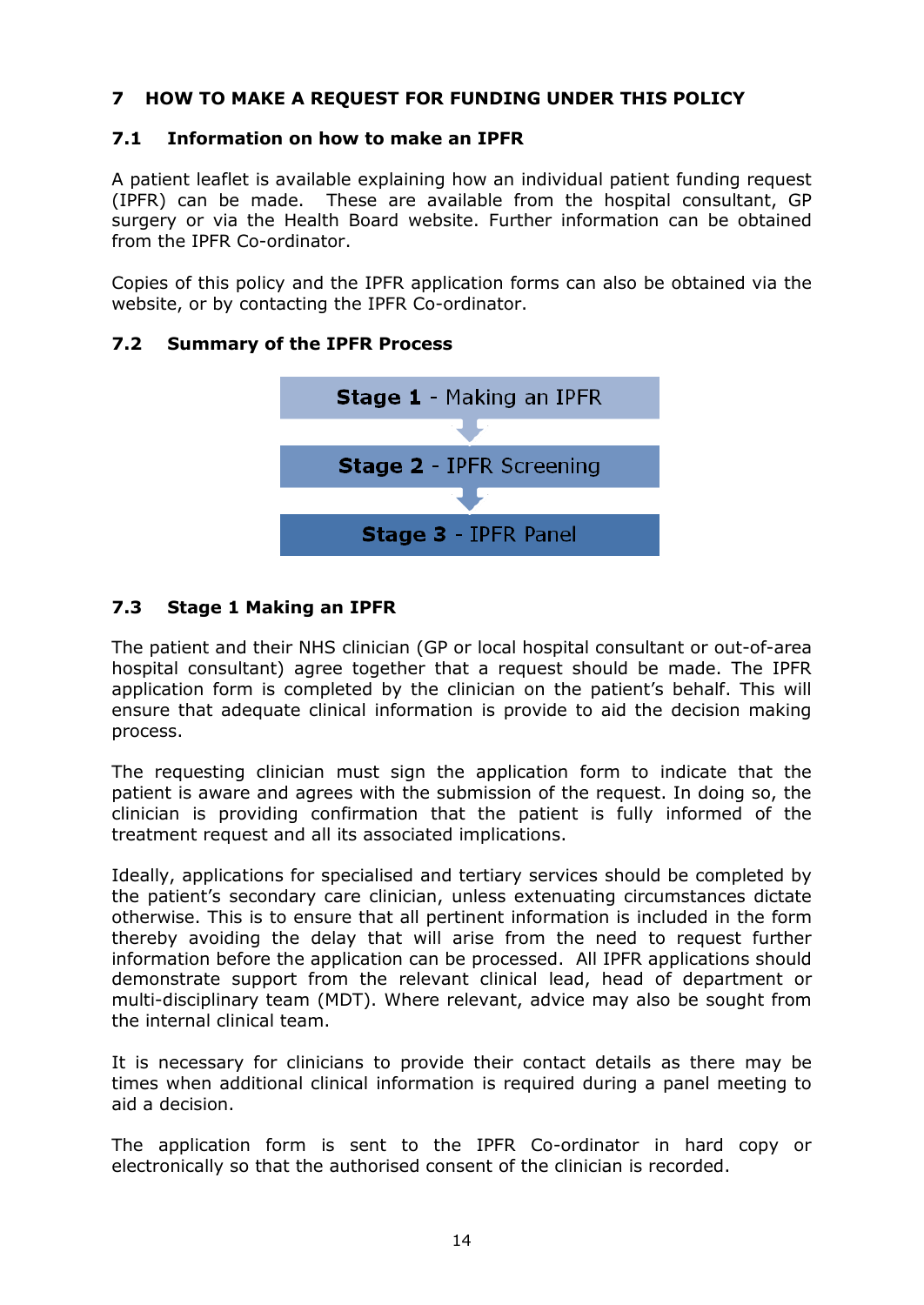Patients are able to access advocacy support at any stage during this process.

The IPFR application form must be completed in full to enable the IPFR Panel to reach a fully informed decision.

Should the IPFR Co-ordinator receive an application form which has not been completed sufficiently enough to determine whether or not the request can be screened out or taken to the IPFR Panel, or the incorrect form is completed, the form should be returned to the requesting clinician **within three working days**.

The requesting clinician is responsible for completing and re-submitting the application form **within ten working days**. Should this time elapse, a chaser letter will be sent providing a **further ten working days** to make a submission.

Where the information has still not been provided in the time set, the case shall be closed and the requesting clinician notified accordingly.

# <span id="page-14-0"></span>**7.4 Stage 2 Screening of the IPFR**

The IPFR application will be considered by the IPFR Senior Officer to determine whether the application needs to be screened out because:

- (a) the request meets pre-agreed criteria for a service already commissioned/provided and can be automatically funded
- (b) the request matches previous exceptions and precedent has been set
- (c) an alternative and satisfactory clinical solution is found
- (d) the request represents a service development which needs to be passed to the relevant Division or Director for their action.
- (e) the request raises a policy issue where more detailed work is required

The IPFR Senior Officer should then communicate the outcome of the screening stage to the requesting clinician using a standard letter, **within five working days** of the decision being made. This letter will also include reasons for the decision and information on any further courses of action required.

## <span id="page-14-1"></span>**7.5 Stage 3 Considerations by the IPFR Panel**

Requests that are not screened out will be considered at a meeting of the IPFR Panel. The IPFR Co-ordinator will ensure that the panel has all of the information needed to make a decision and will ensure that it is anonymised before each meeting.

Panels will convene at least once per month in order to ensure that applications are dealt with in a timely manner. The volume and urgency of applications may require panels to meet more frequently as and when required.

The panel will consider each IPFR on its own merits, using the decision making criteria set out in this policy. The IPFR Co-ordinator or Senior Officer will complete a record of the panel's discussion on each IPFR, including the decision and a detailed explanation for the reason for that decision. Where possible, they should set out their assessment of the likely incremental clinical benefit and their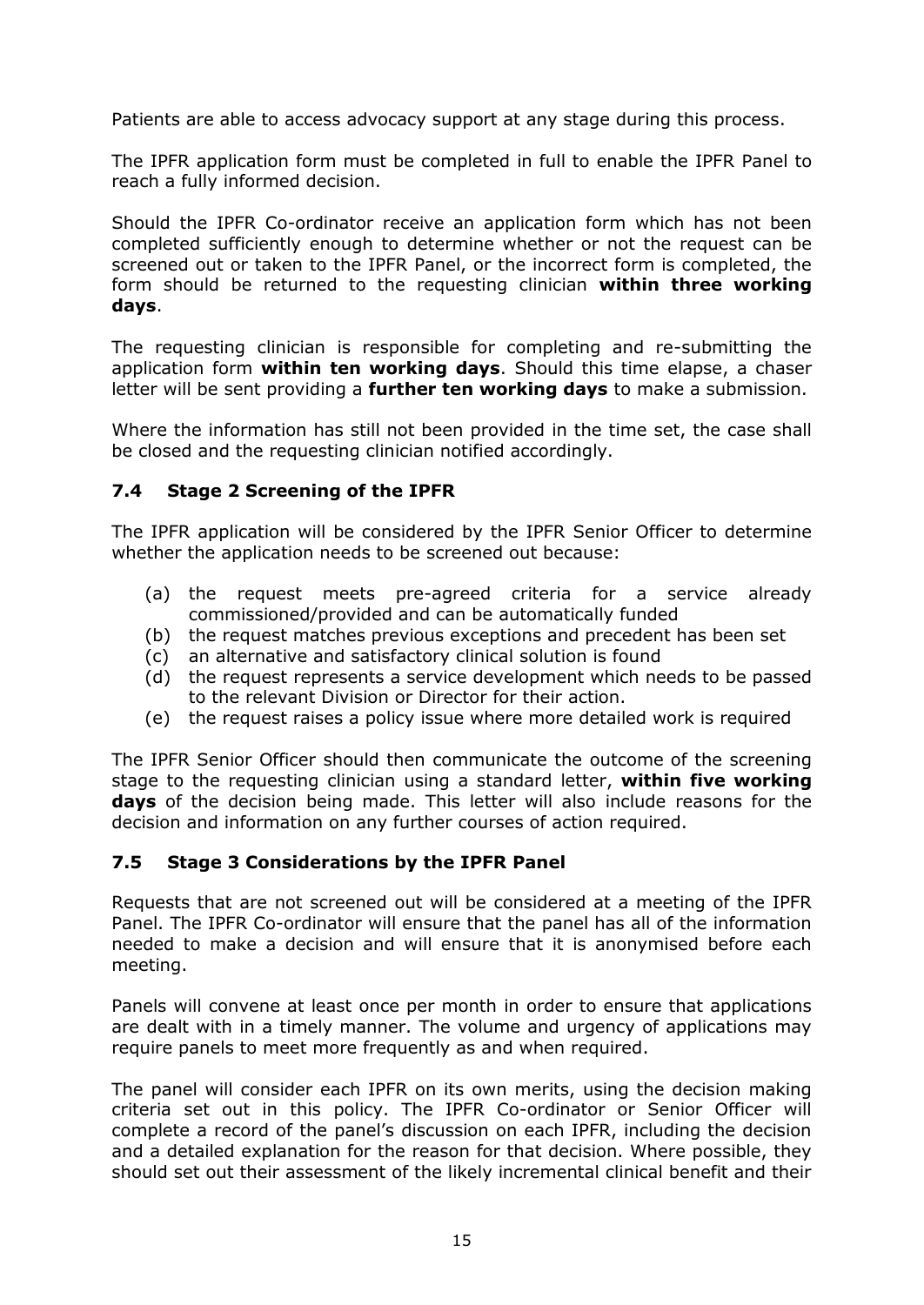broad estimate of the likely incremental cost so that their judgements on value for money are clear and transparent.

A standard decision letter should be prepared to communicate the decision to the requesting clinician. Correspondence will also be sent to the patient to inform them that a decision has been made and their clinician will contact them within 5 working days to discuss. If this has not happened, patients are encouraged to contact their clinician.

These letters will be sent **within five working days** of the panel's decision and will also include information on how to request a review of the process where a decision has been made to decline the request.

# <span id="page-15-0"></span>**7.6 Who will sit on the IPFR Panel?**

The Health Board will appoint core members of the IPFR Panel which will comprise;

- Executive Public Health Director (or deputy Public Health Consultant)
- Executive Medical Director (or deputy Associate/Assistant Medical Director)
- Executive Director of Nursing (or deputy Assistant Director of Nursing)
- Director of Therapies & Clinical Science (or deputy Assistant Director of Therapies)
- Director of Pharmacy and / or Chief Pharmacist or deputy; and
- Two lay representatives.

The Chair of the Panel will be selected from the group of core members and must have a clinical background (with the exception of WHSSC – see Terms of Reference at Appendix 2).

Each organisation may also wish to appoint up to a further two Panel members at the discretion of the Chair of the Panel, for example a member of the Ethics Committee, Primary Care Director or Director of Planning.

Please refer to the Terms of Reference at Appendix 1 and 2 for details of the Health Board and WHSSC IPFR Panel.

## <span id="page-15-1"></span>**7.7 What about clinically urgent cases?**

The IPFR Policy and process allows for clinically urgent cases, as deemed by the requesting clinician, to be considered outside of the normal screening and panel processes. In these circumstances, the Chair or Vice Chair of the IPFR panel is authorised to make a decision outside of a full meeting of the panel, within their delegated financial limits. Any such decisions will be made in line with the principles of this policy, taking into account the clinical urgency of the request outlined in the application form by the clinician. Those marked urgent will be considered within 24-48 hours as per the application form.

# <span id="page-15-2"></span>**7.8 Can patients and clinicians attend the IPFR Panel?**

Patients are not permitted to attend IPFR Panels. The reasons is that it would make the process less fair, because it would draw to the attention of panel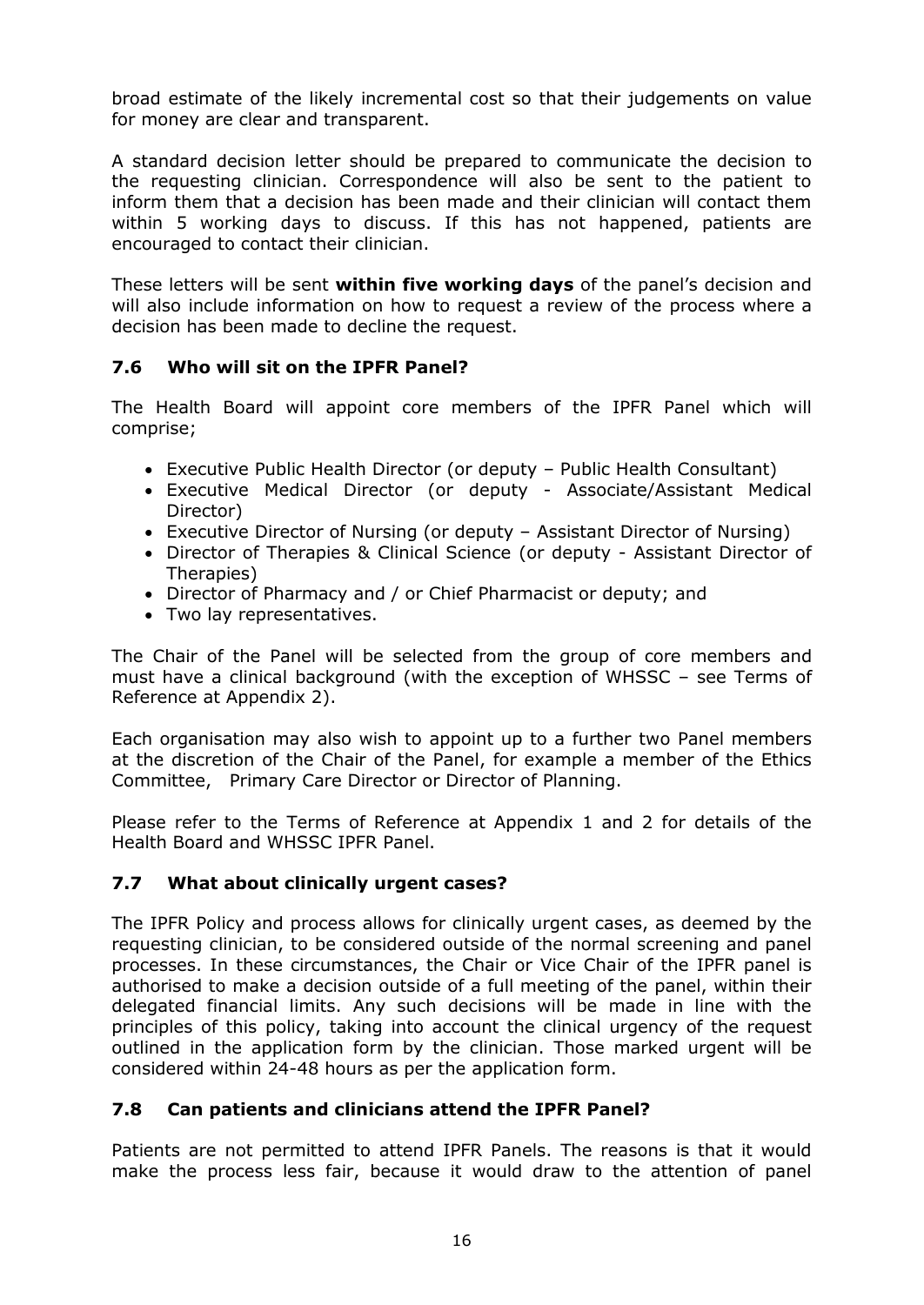members characteristics of the individual patient that should not influence their decision-making, such as age and gender. The IPFR Panel will normally reach its decision on the basis of all of the written evidence which is provided, including the IPFR application form and other documentary evidence which is provided in support. Patients and clinicians are able to supply any written statements they feel should be considered by the Panel**. Any information provided which relates to non-clinical factors will not be considered.** Community Health Councils are able to support patients in making such statements if required.

The IPFR Panel may, at its discretion, request the attendance of any clinician to provide clarification on specific issues and/or request independent expert clinical advice for consideration by the panel at a future date. The Chair of the IPFR Panel, may also contact the referring clinician to get more clarification in respect of an individual referral.

The provision of appropriate evidence to the IPFR Panel will be entirely at the Chair of the IPFR Panels discretion.

# <span id="page-16-0"></span>**7.9 Holding IPFR Information**

The IPFR Co-ordinator will maintain a confidential electronic record of all requests. A separate, confidential hard copy file will also be maintained. This information will be held securely in compliance with Data Protection requirements and with Caldicott Guidance.

The IPFR Administration Team retains a record of the IPFR application and subsequent decision and any outcome data that is provided by the clinician. Data will be retained to help inform future planning requirements by identifying patient cohorts both at a local and national level. Data will also be used for the production of an annual report on IPFR's every year as required by the Welsh Government. This will not include any identifiable data and will use aggregated data.

In addition, a central repository for clinical evidence will be available and will develop over time as and when new evidence reports are produced / become available.

# <span id="page-16-1"></span>**8 HOW TO REQUEST A REVIEW OF THE PROCESS**

If an IPFR is declined by the panel, a patient and/or their NHS clinician has the right to request information about how the decision was reached. If the patient and their NHS clinician feel the process has not been followed in accordance with this policy, a review hearing can be requested in line with the following:

## <span id="page-16-2"></span>**8.1 The 'review period'**

There will be a period of **25 working days** from the date of the decision letter during which they may request a review by the review panel ('the review period"). The letter from the Health Board that accompanies the original decision will state the deadline for any review request. In calculating the deadline, Saturdays, Sundays and public holidays in Wales will not be counted.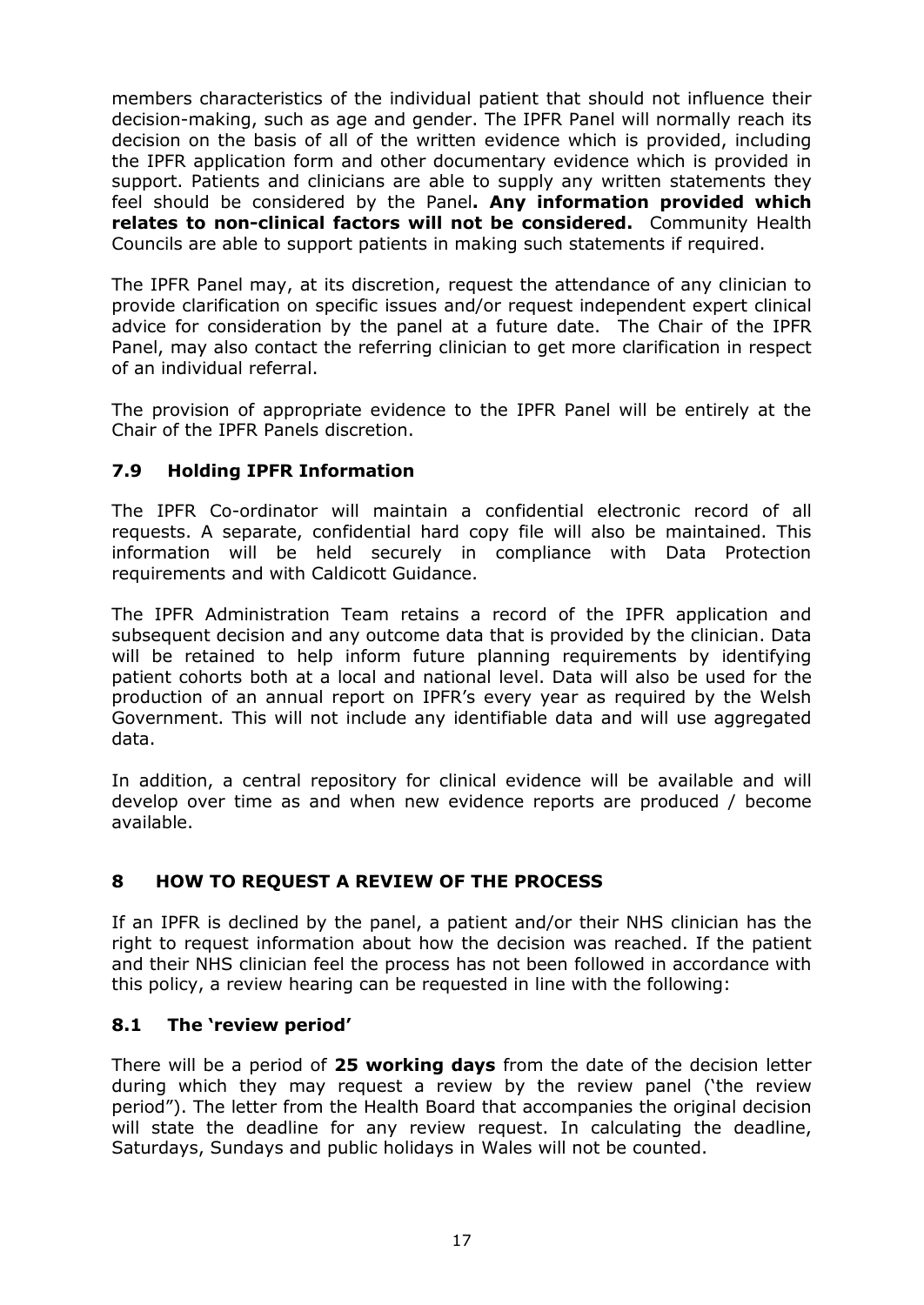# <span id="page-17-0"></span>**8.2 Who can request a review?**

A review can be requested either (a) by the original requesting clinician on the patient's behalf or (b) by the patient with the original requesting clinician's support. **The review request form must be completed by the clinician**. Both the patient and their clinician must keep each other informed of progress. This ensures the patient is kept informed at all times, that the clinician/patient relationship is maintained, and review requests are clinically supported. Patients are able to access advocacy support at any stage during this process.

# <span id="page-17-1"></span>**8.3 What is the scope of a review?**

It does not constitute a review of the merits of the original decision. It has the restricted role of hearing review requests that fall into one or more of three strictly limited grounds. A review request on any other ground will not be considered.

The 3 grounds are:

**Ground One**: *The Health Board has failed to act fairly and in accordance with the All Wales Policy on Making Decisions on Individual Patient Funding Requests (IPFR).*

The Health Board is committed to following a fair and equitable procedure throughout the process. A patient who believes they have not been treated fairly by the Health Board may request a review on this ground. This ground relates to the procedure followed and not directly to the decision and it should be noted that the decision with which the patient does not agree is not necessarily unfair.

**Ground Two**: *The Health Board has prepared a decision which is irrational in the light of the evidence submitted*

The review panel will not normally entertain a review request against the merits of the decision reached by the Health Board. However, a patient may request a review where the decision is considered to be irrational or so unreasonable that no reasonable Health Board could have reached that conclusion. A claim that a decision is irrational contends that those making the decision considered irrelevant factors, excluded relevant ones or gave unreasonable weight to particular factors.

## **Ground Three**: *The Health Board has not exercised its powers correctly.*

The Health Board is a public body that carries out its duties in accordance with the Statutory Instruments under which it was established. A patient may request a review on the grounds that the Health Board has acted outside its remit or has acted unlawfully in any other way.

Reviews which may require a significantly disproportionate resource relative to the health needs of the local population may be rejected at the Chief Executive's discretion.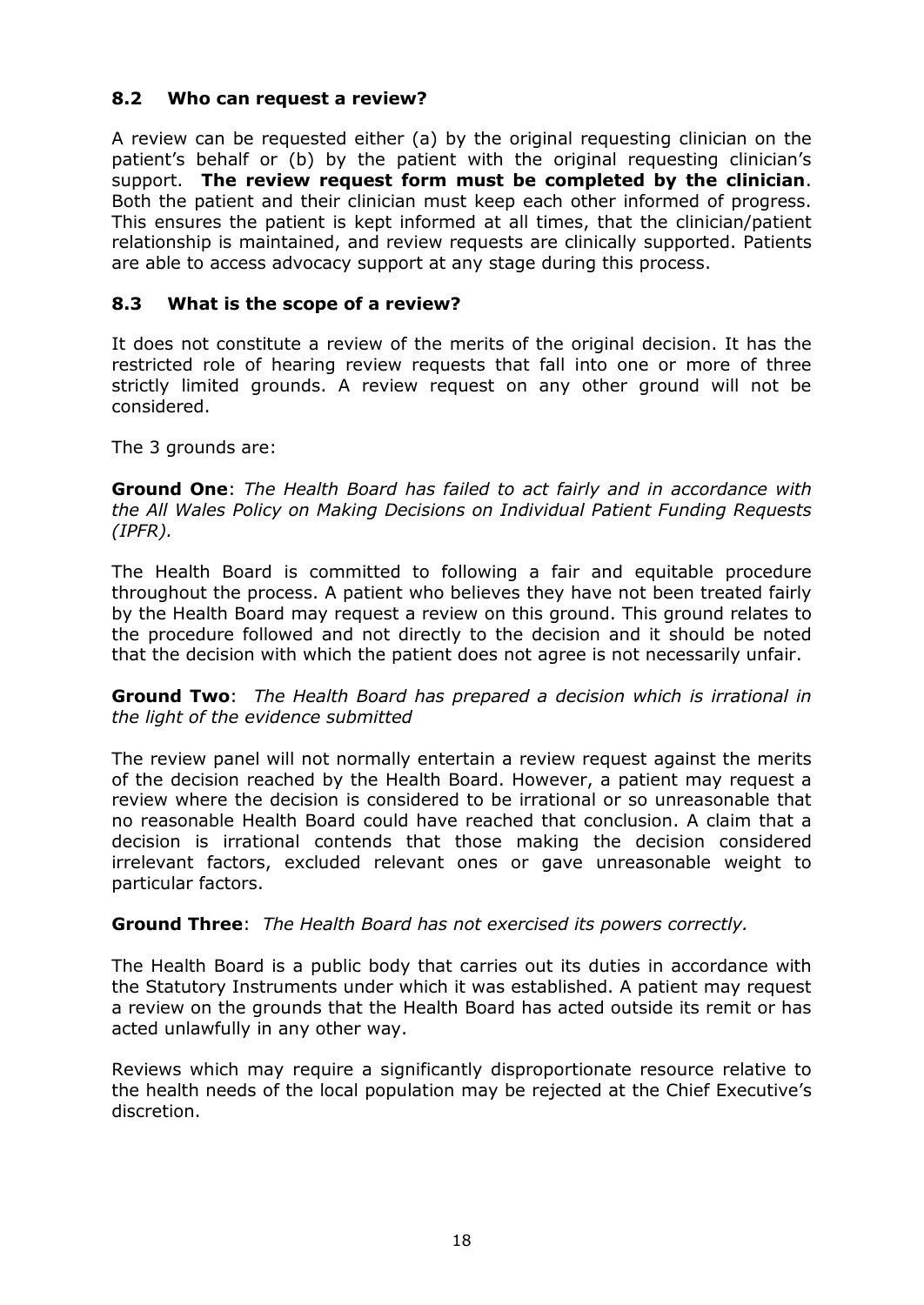# <span id="page-18-0"></span>**8.4 How is a review request lodged?**

A review request form should be completed and logged with the IPFR Coordinator of the Health Board within the review period. The review request form must include the following information;

- The aspect(s) of the decision under challenge and
- The detailed ground(s) of the review request

The review request form should be sent to the IPFR Co-ordinator so that the signatures of both the patient and their clinician are recorded. A scanned version sent electronically will also be acceptable as long as signatures are present.

If the patient signature cannot be obtained in a timely manner or at all, the requesting clinician can sign to indicate that the patient is aware and agrees with the submission of the request. In doing so, the clinician is providing confirmation that the patient is fully informed of the treatment request and all its associated implications.

# <span id="page-18-1"></span>**8.5 Initial scrutiny by the IPFR Senior Officer**

The review documents lodged will be scrutinised by the IPFR Senior Officer who will look to see that they contain the necessary information. If the review request does not contain the necessary information or if the review does not appear to the IPFR Senior officer to fall under any one or more grounds of review, they will contact the referrer (patient or their clinician) to request further information or clarification.

A review will only be referred to the review panel if, after giving the patient and their clinician an opportunity to elaborate or clarify the grounds of the review the Chair of the review panel is satisfied that it falls under one or more of the grounds upon which the review panel can hear the review.

The Chair of the review panel may refuse to consider a review that does not include all of the above information.

## <span id="page-18-2"></span>**8.6 What is the timescale for a review to be heard?**

The review panel will endeavour to hear a review **within 25 working days** of the request being lodged with the Health Board. The date for hearing any review will be confirmed to the patient and their clinician in a letter.

This review process allows for clinically urgent cases, as deemed by the referring/supporting clinician, to be considered outside of the panel process by the Health Board's Chair together with a clinical member of the review panel. Any such decisions will be made in line with the principles of this policy.

## <span id="page-18-3"></span>**8.7 Who will sit on the Review Panel?**

The Health Board will appoint members of the review panel. The panel will comprise (see Terms of Reference at Appendix 6 for full details);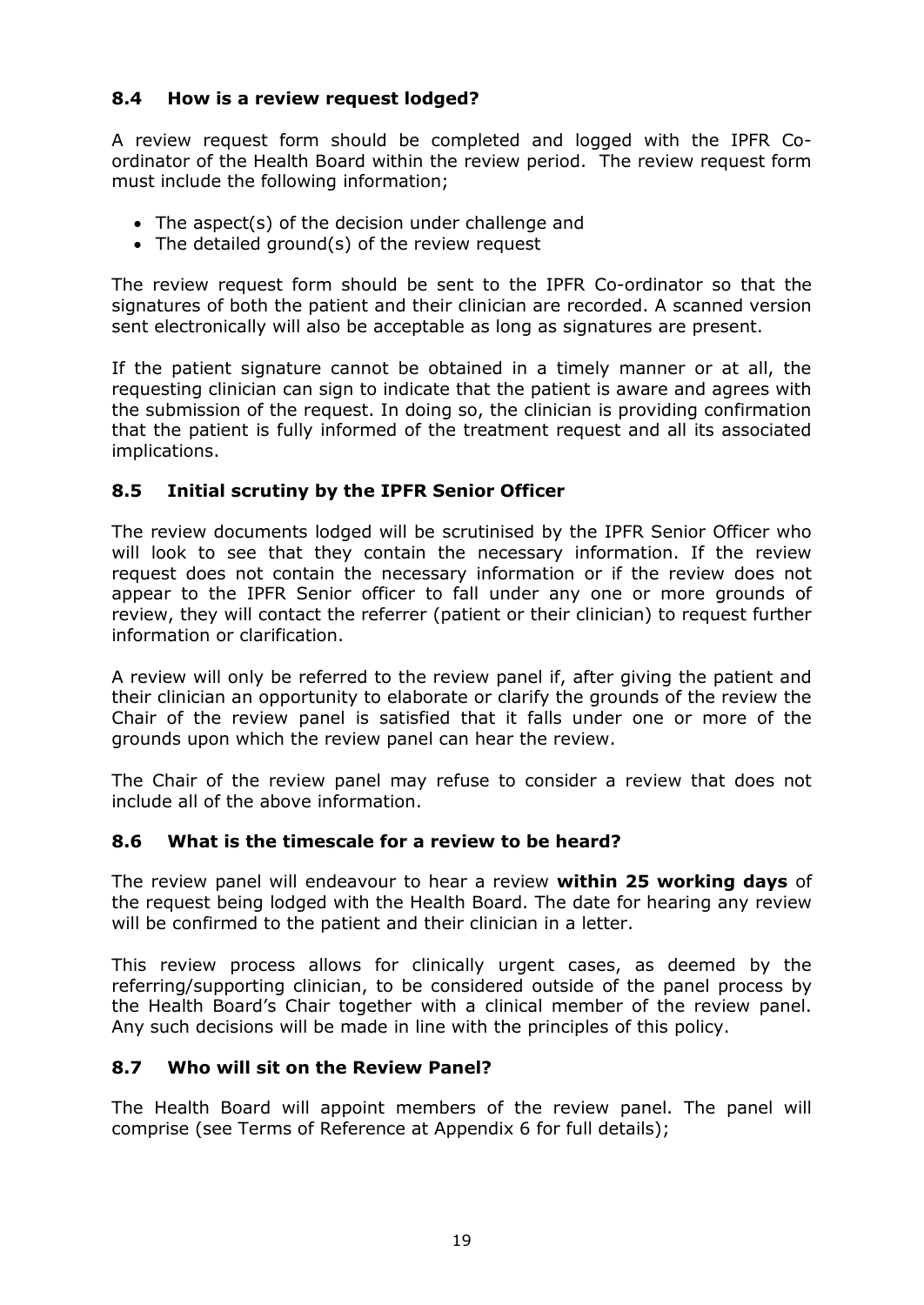- Health Board Independent Board Member Lay (Chair of the Review Panel)
- Health Board Independent Board Member (with a clinical background)
- Health Board Executive Director, or deputy (with a clinical background)
- Chief Officer of the Community Health Council, or deputy
- Chair of the Local Medical Committee, or deputy
- WHSSC Representative at Director level (where applicable)

The Health Board will intend to inform the patient and their clinician of the membership of the review panel as soon as possible after a review request has been lodged. None of the members of the review panel will have had any prior involvement in the original submission.

In appointing the members of the review panel, the Health Board will endeavour to ensure that no member has any interest that may give rise to a real danger of bias. Once appointed, the review panel will act impartially and independently.

## <span id="page-19-0"></span>**8.8 Can new data be submitted to the review panel?**

No, because should new or additional data become available then the IPFR application should be considered again by the original panel in order to maintain a patient's right to review at a later stage.

# <span id="page-19-1"></span>**8.9 Can patients attend review panel hearings?**

At the discretion of the panel, patients and/or their unpaid representative may attend review panel hearings as observers but will not be able to participate. This is because the purpose of a review hearing is to consider the process that has been followed and not to hear new or different evidence.

If new or different evidence becomes available, the case will automatically be scheduled for reconsideration by the IPFR Panel. Patients and/or their unpaid representatives are able to make their written representations to this IPFR Panel in order for their views to be taken into account.

It is important for all parties to recognise that review panel hearings may have to discuss complex, difficult and sensitive information in detail and this may be distressing for some or all of those present. Patients and/or their unpaid representatives should be aware that they will be asked to retire at the end of the review panel discussion in order for the panel to make their decision.

## <span id="page-19-2"></span>**8.10 The decision of the review panel hearing**

The IPFR Senior Officer will complete a record of the review panel's discussion including the decision and a detailed explanation for the reason for the decision. They will also prepare a standard decision letter to communicate the decisions of the panel to the patient and referring/supporting clinician. The review panel can either;

- uphold the grounds of the review and ask the original IPFR Panel to reconsider the request; or
- not uphold the grounds of the review and allow the decision of the original IPFR Panel to stand.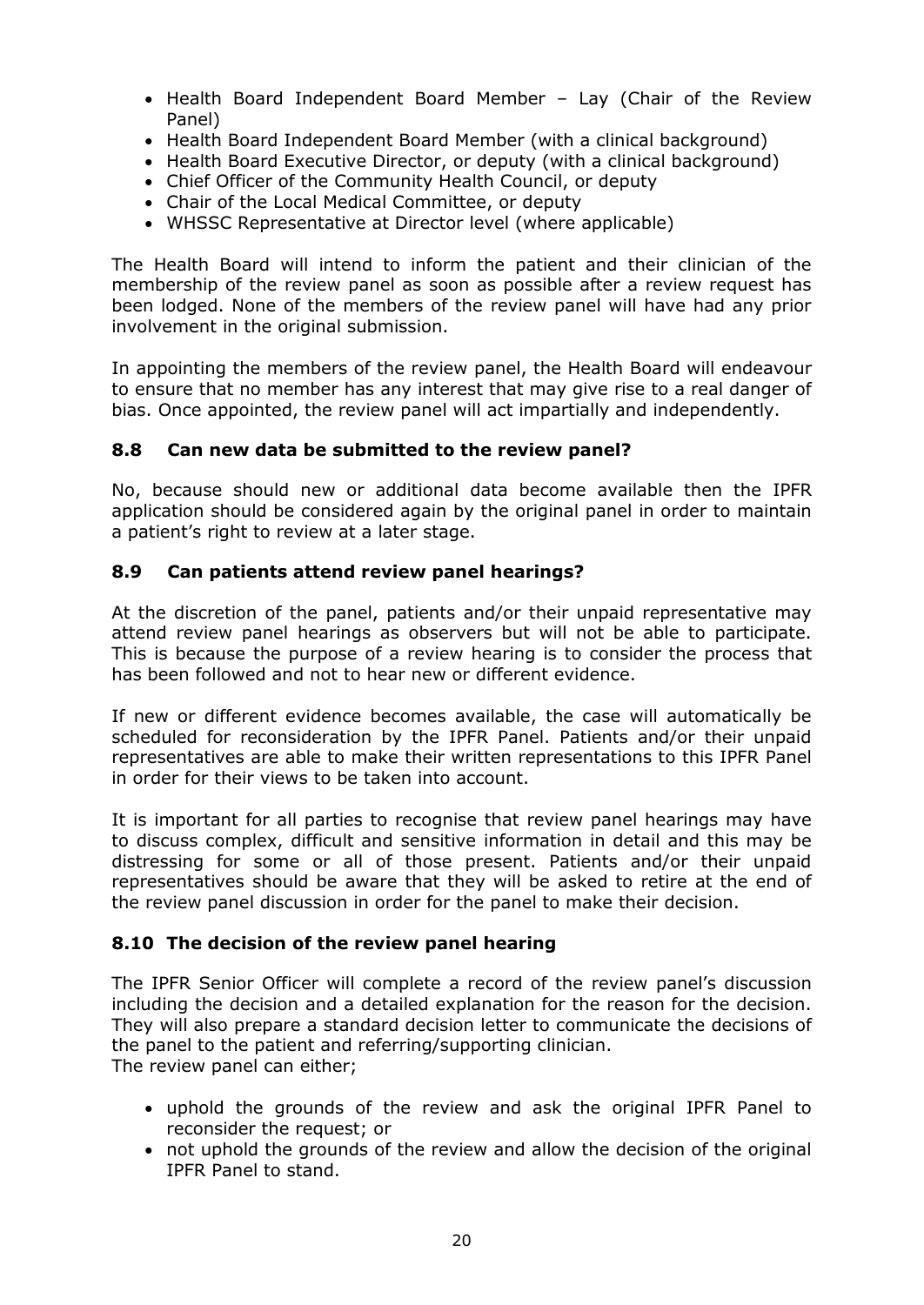There is no right to a further review unless new and relevant circumstances emerge. Should a patient be dissatisfied with the way in which the review panel carried out its functions, they are able to make a complaint to the Public Services Ombudsman for Wales.

# <span id="page-20-0"></span>**8.11 After the review hearing**

The Chair of the review panel will notify patients and their clinicians of the review panel's decision in writing. This letter should be sent **within five working days** of the panel and will also include information on how to make a complaint to the Public Services Ombudsman for Wales [www.ombudsman](http://www.ombudsman-wales.org.uk/)[wales.org.uk.](http://www.ombudsman-wales.org.uk/)

## <span id="page-20-1"></span>**8.12 How will WHSSC undertake a review?**

As the WHSSC is a collaborative committee arrangement to support all Health Boards in Wales, it will not be able to constitute a review panel. WHSSC will therefore refer any requests it receives for a review of its decisions to the Health Board in which the patient resides. A WHSSC representative who was not involved in the original panel will become a member of the review panel on these occasions.

The Health Boards IPFR Senior Officer will be present at these review hearings to advise on proceedings as per their governance role. In the interests of transparency, and not to confuse the applicant, the WHSSC Senior IPFR Officer will be responsible for circulating the review documentation to review panel members, clerking the hearing and preparing the standard decision letter to communicate the decision of the review panel to the patient and clinician.

**8.13** Nothing in this section shall limit or preclude an individual patient's right to bring Judicial Review proceedings if they are unhappy with a decision of the IPFR Panel.

# <span id="page-20-2"></span>**9 REVIEW OF THIS POLICY**

- **9.1** This Policy will be reviewed on an annual basis or as required to reflect changes in legislation or guidance.
- **9.2** Any of the following circumstances will trigger an immediate review of the linked INNU Policy:
	- an exemption to a treatment policy criteria has been agreed;
	- new scientific evidence of effectiveness is published for all patients or sub-groups;
	- old scientific evidence has been re-analysed and published suggesting previous opinion on effectiveness is incorrect;
	- evidence of increased cost effectiveness is produced;
	- NHS treatment would be provided in all (or almost all) other parts of the UK;
	- A National Service Framework recommends care.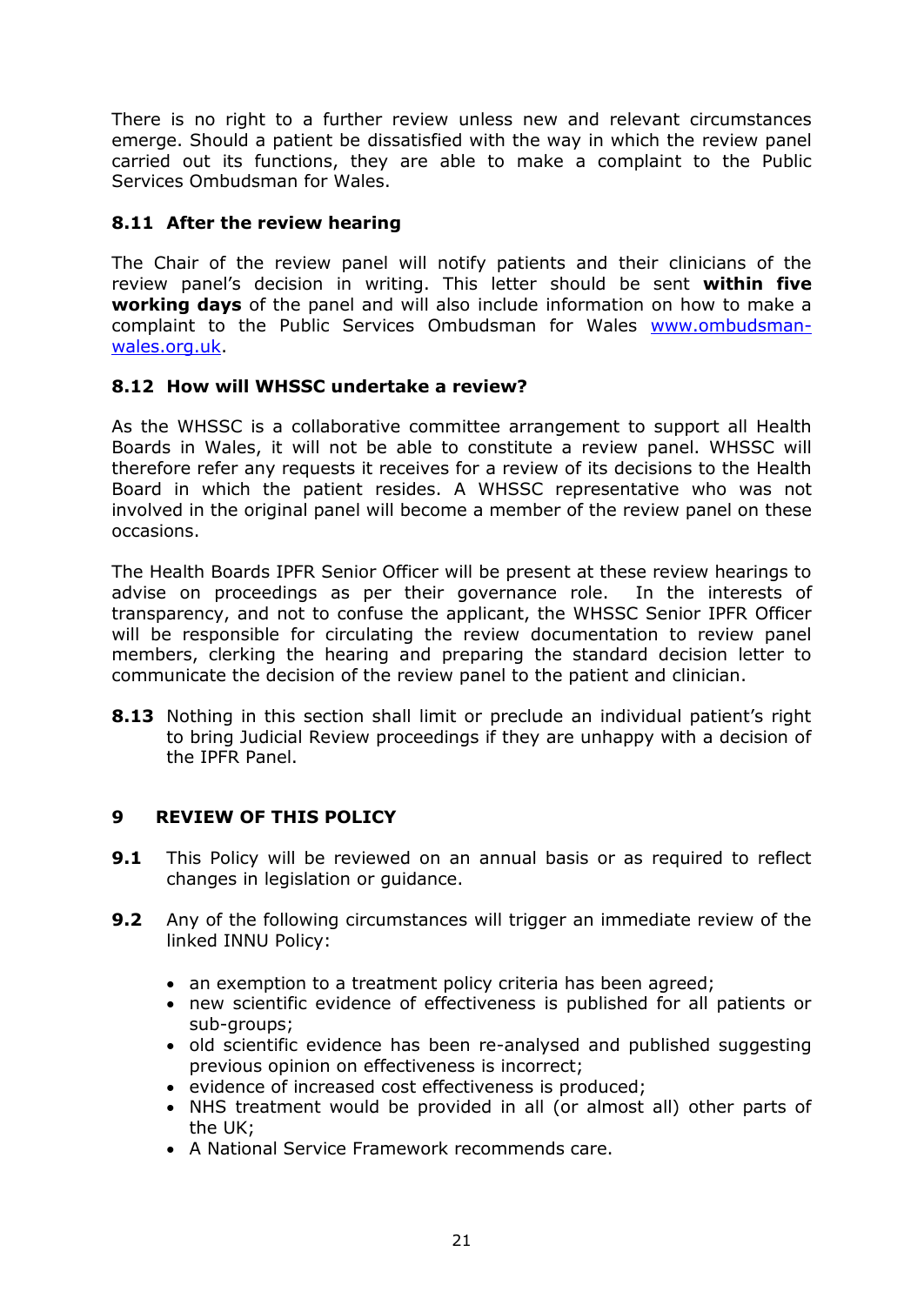# <span id="page-21-0"></span>**10 MAKING A COMPLAINT**

10.1 Making an IPFR does not conflict with a patient's ability to make a complaint to the Public Services Ombudsman for Wales. Further information is available on the Ombudsman's website [www.ombudsman](http://www.ombudsman-wales.org.uk/)[wales.org.uk.](http://www.ombudsman-wales.org.uk/)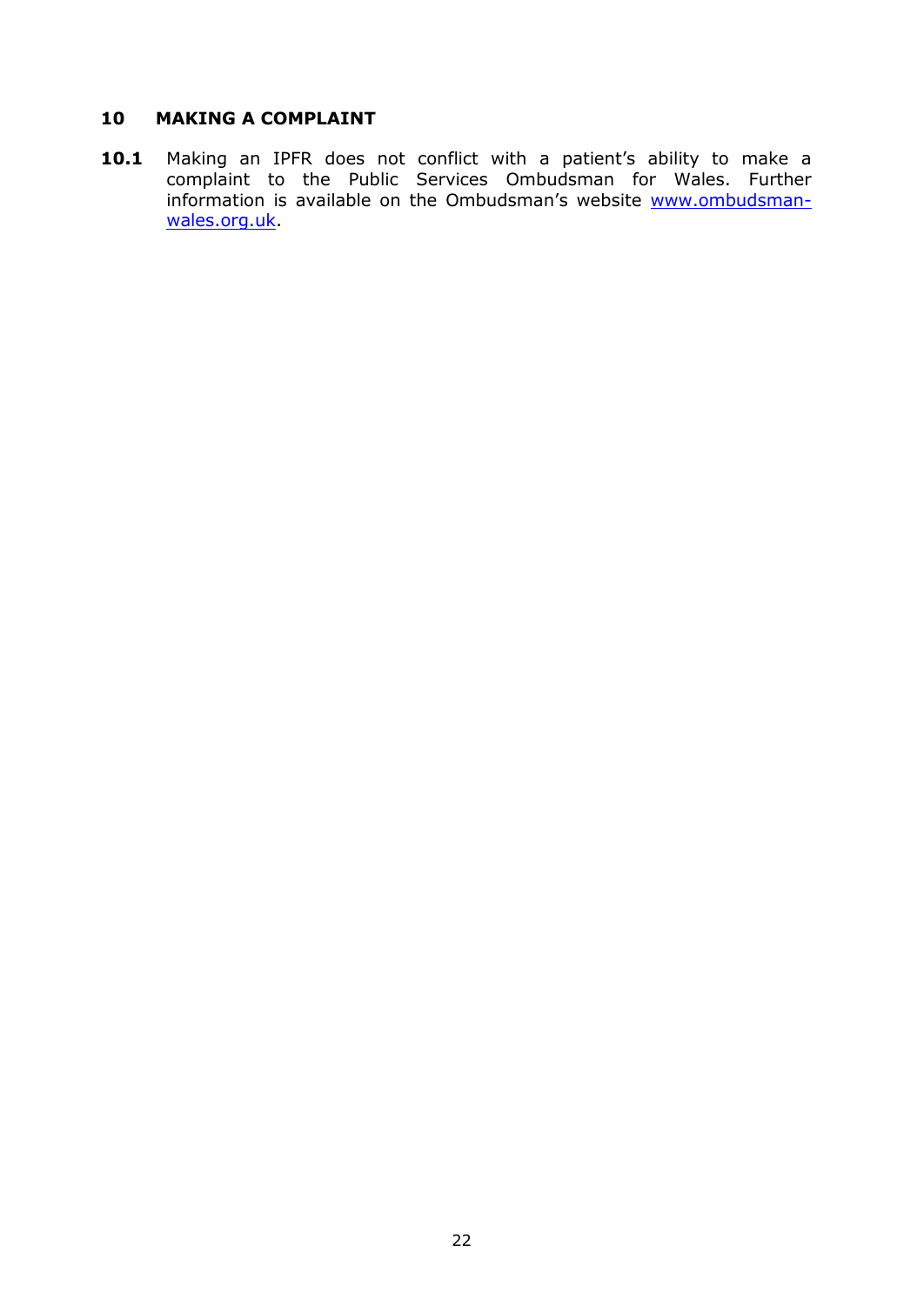### <span id="page-22-0"></span>**11 APPENDIX ONE**

### **TERMS OF REFERENCE – IPFR PANEL (Health Board)**

#### **PURPOSE**

To act as a Committee of the Health Board and hold delegated Health Board authority to consider and make decisions on requests to fund NHS healthcare for patients who fall outside the range of services and treatments that a Health Board has agreed to routinely provide.

The Panel will normally reach its decision on the basis of all of the written evidence which is provided to it, including the request form itself and any other documentary evidence which is provided in support.

The Panel may, at its discretion, request the attendance of any clinician to provide clarification on any issue or request independent expert clinical advice for consideration by the Panel at a further date. The provision of appropriate evidence to the Panel will be entirely at the Panel Chair's discretion.

| <b>SCHEME OF DELEGATION REPORTING</b>                                                                                                                                                                                                                                                                   | <b>MEMBERSHIP AND ATTENDANCE</b>                                                                                                                                                                                                                                                                                                    |
|---------------------------------------------------------------------------------------------------------------------------------------------------------------------------------------------------------------------------------------------------------------------------------------------------------|-------------------------------------------------------------------------------------------------------------------------------------------------------------------------------------------------------------------------------------------------------------------------------------------------------------------------------------|
| The IPFR Panel cannot make<br>policy<br>decisions for the Health Board. Any policy<br>arising<br>from<br>their<br>proposals<br>considerations and decision will ultimately<br>be reported to the Health Board Quality &<br>Safety Committee for ratification.<br>Financial authorisation is as follows: | Executive Public Health Director or deputy<br>$\bullet$<br>• Executive Medical Director or deputy<br>Executive Director of Therapies and Health<br>$\bullet$<br>Science or deputy<br>Director of Pharmacy and/or Chief Pharmacist or<br>$\bullet$<br>deputy<br>• Executive Director of Nursing or deputy<br>Two Lay Representatives |
| The Panel's authorisation limit will be<br>set at the delegated financial limit as<br>individual Health<br>per the<br>Board<br>structure.                                                                                                                                                               | A further two panel members may be appointed at<br>the discretion of the panel Chair, for example a<br>member of the Ethics Committee, Primary Care<br>Director or Director of Planning.                                                                                                                                            |
| Any decisions resulting in a financial<br>cost in excess of this must be<br>reported to the Health Board Chief<br>Executive for budget authorisation.                                                                                                                                                   | In Attendance:<br><b>IPFR Senior Officer</b><br>$\bullet$<br><b>IPFR Co-ordinator</b><br>$\bullet$<br>Finance Advisor (if required)<br>$\bullet$<br>Senior Pharmacist (if required)<br>$\bullet$                                                                                                                                    |

#### **PROCEDURAL ARRANGEMENTS**

**Quorum:** Chair or Vice Chair plus 2 panel members with a clinical background.

**Meetings:** At least once a month with additional meetings held as required and agreed with the Panel Chair.

- **Urgent Cases:** It is recognised that provision must be made for occasions where decisions may need to be made urgently. In these circumstances, the Chair of the IPFR Panel is authorised to make a decision outside of a full meeting of the Panel, within their delegated financial limits.
- **Recording:** The IPFR Co-ordinator will clerk the meetings to ensure proper record of the panel discussions and decisions are made. An electronic database of decisions will also be maintained.

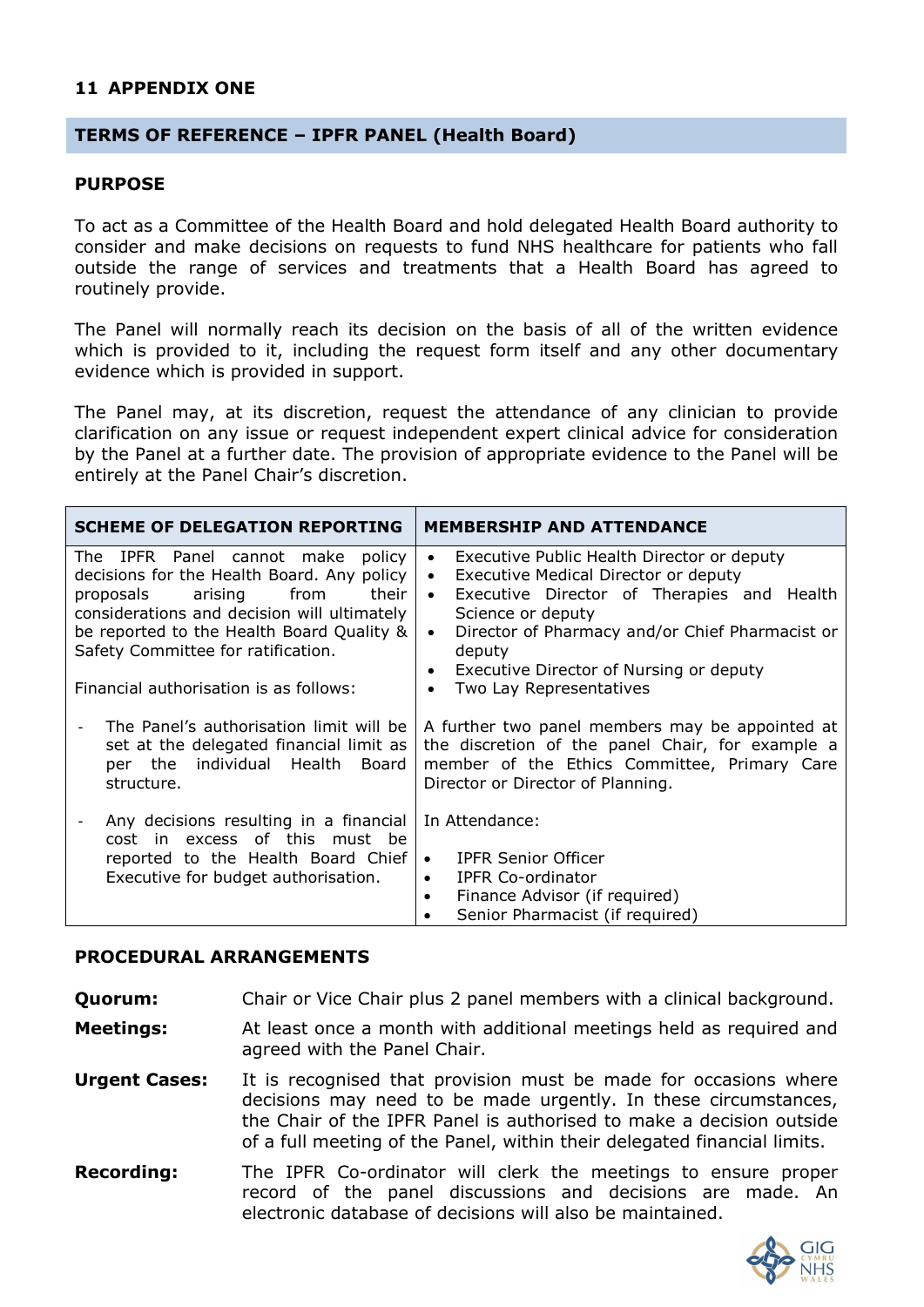### <span id="page-23-0"></span>**12 APPENDIX TWO**

#### **TERMS OF REFERENCE – IPFR PANEL (WHSSC)**

#### **PURPOSE**

To act as a Sub Committee of the Welsh Health Specialised Services Committee (the Joint Committee) and hold delegated Joint Committee authority to consider and make decisions on requests to fund NHS healthcare for patients who fall outside the range of services and treatments that a Health Board has agreed to routinely provide.

The Panel will act at all times in accordance with the all Wales IPFR Policy taking into account the appropriate funding policies agreed by WHSSC.

The Panel will normally reach its decision on the basis of all of the written evidence which is provided to it, including the request form itself and any other documentary evidence which is provided in support.

The Panel may, at its discretion, request the attendance of any clinician to provide clarification on any issue or request independent expert clinical advice for consideration by the Panel at a further date. The provision of appropriate evidence to the Panel will be entirely at the Panel Chair's discretion.

| <b>SCHEME OF DELEGATION</b><br><b>REPORTING</b>                                                                                                                                                                                                                                                                                                                                                          | <b>MEMBERSHIP AND ATTENDANCE</b>                                                                                                                                                                                                                                                                                                                                                                                                                                                                                                                                                                                                 |
|----------------------------------------------------------------------------------------------------------------------------------------------------------------------------------------------------------------------------------------------------------------------------------------------------------------------------------------------------------------------------------------------------------|----------------------------------------------------------------------------------------------------------------------------------------------------------------------------------------------------------------------------------------------------------------------------------------------------------------------------------------------------------------------------------------------------------------------------------------------------------------------------------------------------------------------------------------------------------------------------------------------------------------------------------|
| The IPFR Panel has delegated<br>authority from the Joint Committee to<br>consider requests and make<br>decisions, limited to the purpose set<br>out above.                                                                                                                                                                                                                                               | Independent Chair (who will be from existing<br>$\bullet$<br>members of the NHS organisations Boards)<br>Two Lay representatives<br>$\bullet$<br>Nomination at Director level from each of the LHBs<br>$\bullet$                                                                                                                                                                                                                                                                                                                                                                                                                 |
| The IPFR Panel cannot make policy<br>decisions for the Health Board. Any<br>policy proposals arising from their<br>considerations and decisions will be<br>reported to the Management Group<br>and/or Joint Committee for<br>ratification.                                                                                                                                                               | A named representative from each of the seven Health<br>Boards who should be a Director or Deputy/Assistant<br>Director, or named deputies of appropriate seniority and<br>experience who can operate in the capacity of the<br>primary representative. The intention will be to secure<br>an appropriate balance of processional disciplines to<br>secure an informed multi-disciplinary decision.                                                                                                                                                                                                                              |
| Financial authorisation is as follows:<br>The panel's authorisation limit is<br>set at £300,000 for one-off<br>packages and £1million for<br>lifetime packages<br>Any decisions resulting in a<br>$\overline{\phantom{m}}$<br>financial cost in excess of these<br>limits must be reported to the<br>Director of Specialised and<br>Tertiary Services and the relevant<br>Health Board for authorisation | A further two panel members may be appointed at the<br>discretion of the Chair of the panel, for example a<br>member of the Ethics Committee or a Senior<br>Pharmacist. These members should come from outside<br>the 7 Health Boards and one of which would be<br>nominated as the Vice Chair. The Chair of the panel will<br>review the membership as necessary.<br>In attendance from WHSSC<br><b>Medical Director or Deputy</b><br>$\bullet$<br>Director of Nursing or Deputy<br>$\bullet$<br><b>IPFR Co-ordinator</b><br>$\bullet$<br>Finance Advisor (if required)<br>$\bullet$<br>Other WHSSC staff as and when required. |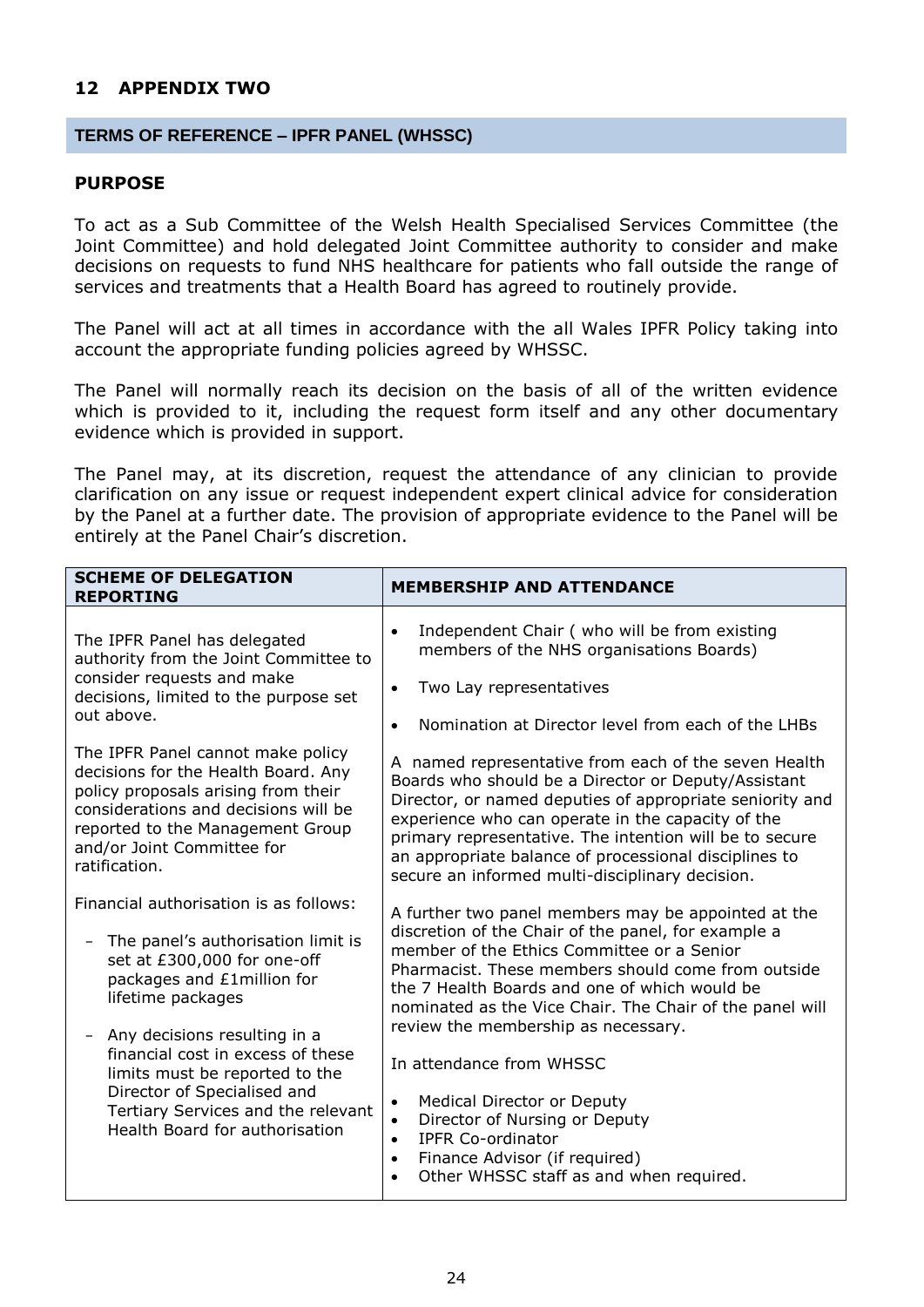### **PROCEDURAL ARRANGEMENTS**

- **Ouorum:** The Chair or Vice-Chair and representation from five of the seven Health Boards, three of which must be clinical representatives.
- **Meetings:** At least once a month with additional meetings held as required and agreed with the Panel Chair. Video conferencing facilities will be available for all meetings.

WHSSC will be responsible for organising the WHSSC Panel and will provide members with all relevant documentation.

**Urgent Cases:** It is recognised that provision must be made for occasions where decisions may need to be made urgently.

> Where possible, a "virtual panel" will be held to consider urgent cases. If this is not possible due to the urgency of the request, then the Director of Specialised and Tertiary Services together with the WHSSC Medical Director or Director of Nursing and the Chair of the WHSSC Panel (or Vice Chair) are authorised to make a decision outside of a full meeting of the Panel, within their delegated financial limits, on behalf of the Panel.

> WHSSC will provide an update of any urgent decisions to the subsequent meeting of the Panel.

<span id="page-24-0"></span>**Recording:** The WHSSC IPFR Co-ordinator will clerk the meetings to ensure proper records of the panel discussions and decisions are made. An electronic database of decisions will also be maintained.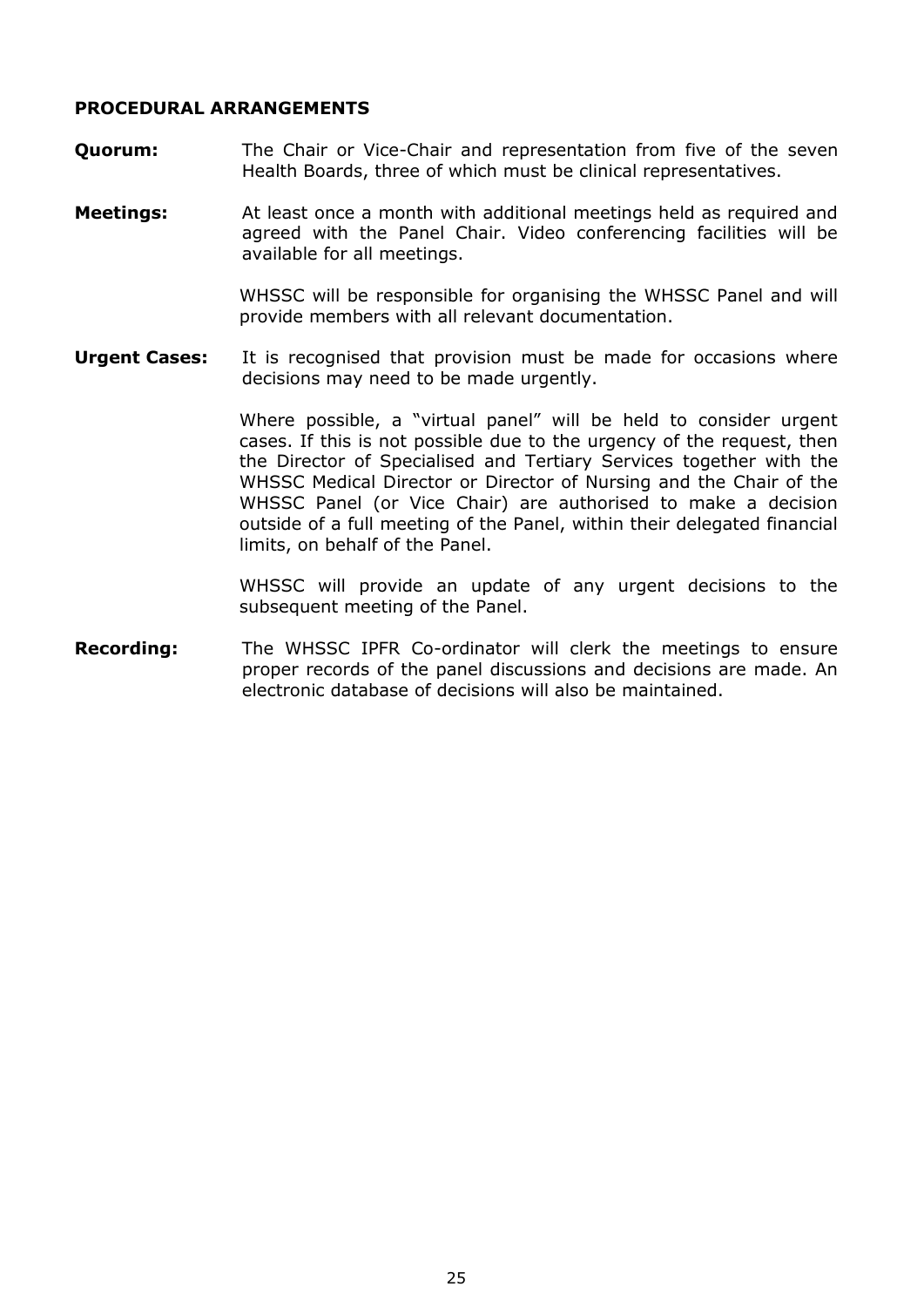### **13 APPENDIX THREE**

#### **TERMS OF REFERENCE – REVIEW PANEL**

#### **PURPOSE**

To act as a Committee of the Health Board and hold delegated Health Board authority to review (in line with the review process outlined in this policy) the decision making processes of the Individual Patient Funding Request (IPFR) Panel.

The Review Panel may uphold the decision of the IPFR Panel or, if it identifies an issue with the decision making process, it will refer the issue back to the IPFR Panel for reconsideration.

The Review Panel will normally reach its decision on the basis of all of the written evidence which is provided to it and will not receive any new information.

| <b>SCHEME OF DELEGATION</b><br><b>REPORTING</b>                                                                                                                                                                                                               | <b>MEMBERSHIP AND ATTENDANCE</b>                                                                                                                                                                                                                                                                                                                                                                                                     |
|---------------------------------------------------------------------------------------------------------------------------------------------------------------------------------------------------------------------------------------------------------------|--------------------------------------------------------------------------------------------------------------------------------------------------------------------------------------------------------------------------------------------------------------------------------------------------------------------------------------------------------------------------------------------------------------------------------------|
| Panel has delegated<br>The Review<br>authority from the Board to undertake<br>reviews, limited to the purpose set out<br>above.<br>exceptional circumstances, the<br>In<br>Review Panel may also wish to make a<br>recommendation for action to the<br>Board. | Independent Board Member - Lay (Chair of the<br>$\bullet$<br>Review Panel)<br>Independent Board Member (usually with a clinical<br>$\bullet$<br>background)<br>Executive Director or deputy (with a clinical<br>$\bullet$<br>background)<br>Chief Officer, Community Health Council or deputy<br>$\bullet$<br>Chairman, Local Medical Committee or deputy<br>$\bullet$<br>WHSSC Representative at Director level<br>(as<br>$\bullet$ |
| The action can only be progressed<br>following its ratification by the Board<br>(or by its Chief Executive in urgent<br>matters).                                                                                                                             | required)<br>In Attendance:<br>IPFR Senior Officer (governance advisor)<br>$\bullet$<br>WHSSC IPFR Senior Officer (as required)<br>$\bullet$                                                                                                                                                                                                                                                                                         |

#### **PROCEDURAL ARRANGEMENTS**

**Ouorum:** As a minimum, the Review Panel must comprise 3 members (one of whom must have a clinical background, one must be an Independent Board Member and one must be a Health Board Officer).

**Meetings:** As required.

- **Urgent Cases:** It is recognised that provision must be made for occasions where reviews need to be heard urgently and before a full panel can be constituted. In these circumstances, the Health Board's Chair can undertake the review together with a clinical member of the Review Panel. This ensures both proper accountability of decision making and clinical input.
- **Recording:** The IPFR Senior Officer will clerk the meetings to ensure a proper record of the review discussion and outcome is made. An electronic database of decisions will also be maintained.

See detail under section 8.12 on how WHSSC will undertake a review.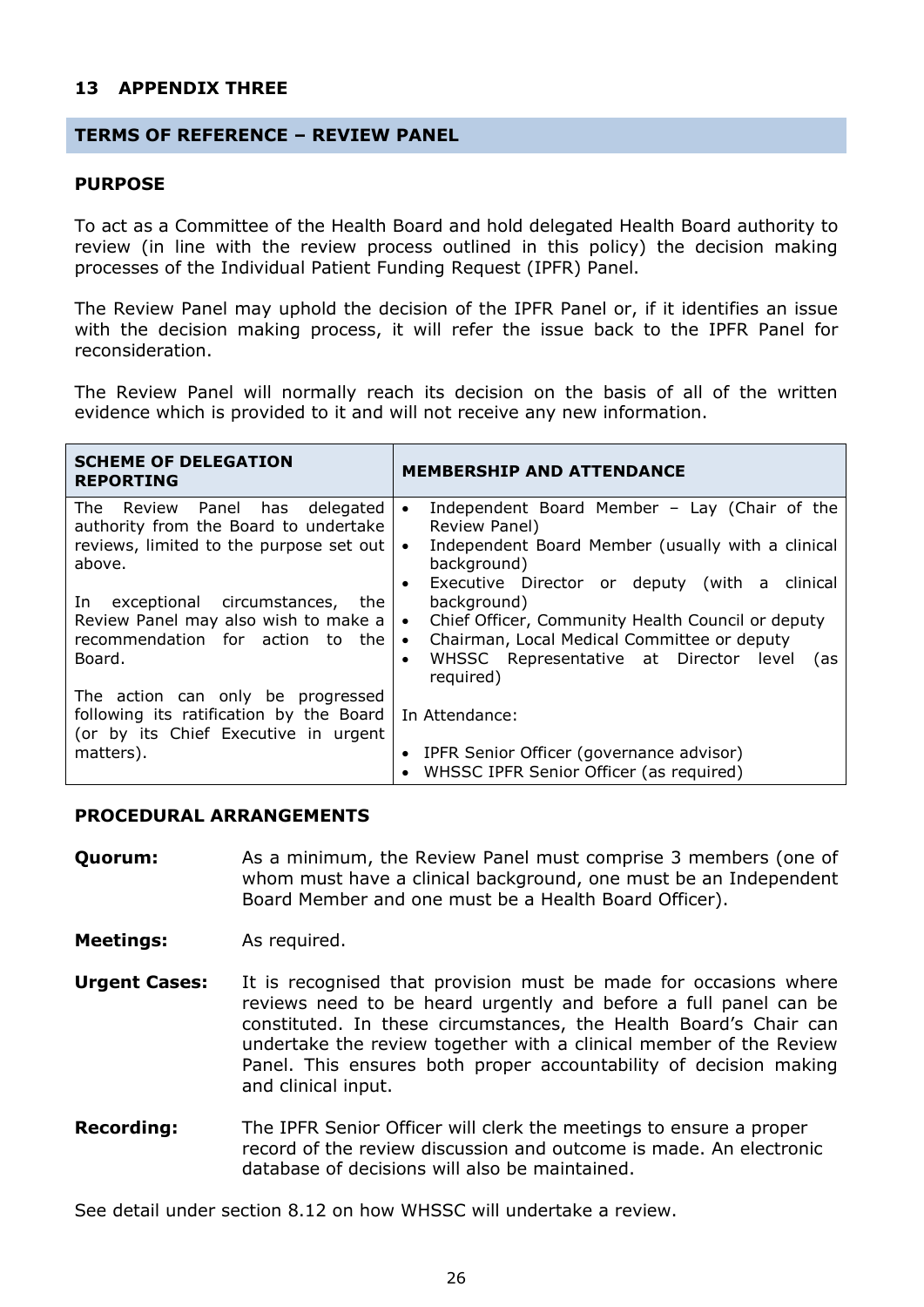### <span id="page-26-0"></span>**14 APPENDIX FOUR**

### **INDEPENDENT REVIEW OF THE IPFR PROCESS IN WALES, January 2017 – LIST OF RECOMMENDATIONS**

#### **Recommendation 1**

The 2007 ethical framework for commissioning healthcare in Wales should be updated in light of best practice, so that it is useful in making (and explaining) commissioning decisions.

#### **Recommendation 2**

Good commissioning practice should be shared between LHBs and WHSSC. A database of commissioning policies should be established, covering all interventions and used by WHSSC and LHBs to record their commissioning policies.

#### **Recommendation 3**

LHBs together with WHSSC should set up commissioning liaison meetings to coordinate their "out of area" and "out of county" services.

#### **Recommendation 4**

Ways to access interventions - commissioning and other pathways including IPFR need to be explained more clearly to clinicians and patients. A guidebook should be developed that explains the entire process clearly and simply.

#### **Recommendation 5**

A clear and consistent national process for dealing with requests to access services outside LHBs local arrangements (including those of WHSSC) should be developed and communicated. The forms to request services that are routinely commissioned should be short and simple and consistent nationally.

### **Recommendation 6**

The IPFR process should not be used to request services that are routinely commissioned. Different types of requests for interventions should be clearly and consistently differentiated. Information should be provided that helps clinicians to understand the distinction and the different criteria that apply.

#### **Recommendation 7**

It should be clearer to patients why they are not routinely allowed to choose their place of treatment and in which circumstances interventions are commissioned outside patients own LHB.

#### **Recommendation 8**

The services commissioned by WHSSC should be set out more clearly and accessibly. WHSSC should also explain what services it decides not to commission and why. It needs to be clear whether WHSSC is making an explicit decision that the service should not be provided or whether the LHBs have chosen not to delegate commissioning responsibility to WHSSC.

### **Recommendation 9**

WHSSC and LHB's should review all their policies that refer to IPFRs and ensure that the policies taken together are up to date, consistent and coherent.

#### **Recommendation 10**

LHBs should set up a consistent national policy on the use of inexpensive interventions and introduce a consistent framework within which such decisions should be made, for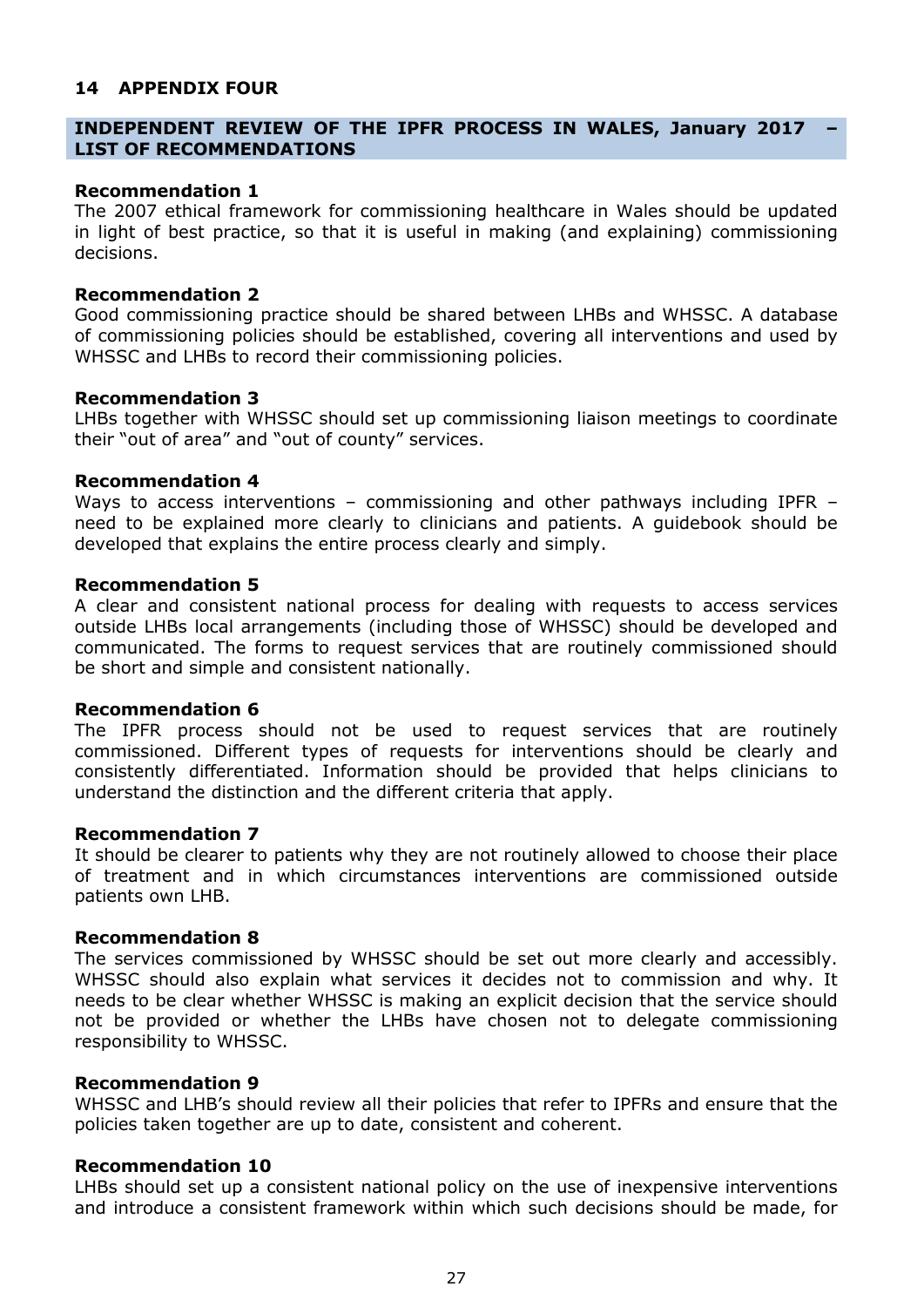example, either by making them available on request by clinicians or after suitable LHB approval (e.g. by a Multi-Disciplinary Team (MDT) or head of department).

### **Recommendation 11**

The existing decision-making criteria based on "exceptionality" should be replaced substantially and in line with the proposed decision making criteria and the explanatory notes set out in this report.

### **Recommendation 12**

So that the best evidence is available for future decisions, where possible, clinical outcomes from the IPFR decisions should continue to be tracked and recorded so that the effectiveness of decisions can be assessed over time.

### **Recommendation 13**

The public should be reassured that affordability is not part of the decision criteria for individual patients.

### **Recommendation 14**

Availability of interventions should not generally be part of the decision criteria for individual patients.

### **Recommendation 15**

IPFR panel should record in their decisions a descriptor of their broad estimate of the likely incremental clinical benefit and the broad estimate of the likely incremental cost so their judgements on value for money are clear and transparent.

### **Recommendation 16**

We recommend that non-clinical factors continue not to be taken into account in making intervention decisions.

### **Recommendation 17**

IPFR panels should document the reasons for their decision clearly and in sufficient detail to enable the applying clinician to understand the reasoning and to check that the panel took into account all the relevant factors.

### **Recommendation 18**

IPFR panel should continue to consider actively whether the panel has adequate advice and expertise on which to base its decision for each patient. When considering IPFR applications for specialist conditions, IPFR panels should ensure that they have the best available evidence on which to base their decision. Where necessary, panels should seek the advice of specialists, specialist groups or networks.

### **Recommendation 19**

A national IPFR quality function should be established to support the IPFR panels to ensure quality and consistency. This quality function will provide quality assurance around the decision-making of panels and will promote consistency across Wales. It will include facilitation, advice, training and auditing of the IPFR process, and will have an obligation to report on the quality of the processes and to highlight any concerns through the existing quality and clinical governance processes in NHS Wales.

### **Recommendation 20**

The current configuration of panels should continue.

## **Recommendation 21**

It is vital that all pharmaceutical companies submit their medicines to AWMSG (if they are not already on the NICE work programme) as soon as possible after licensing to